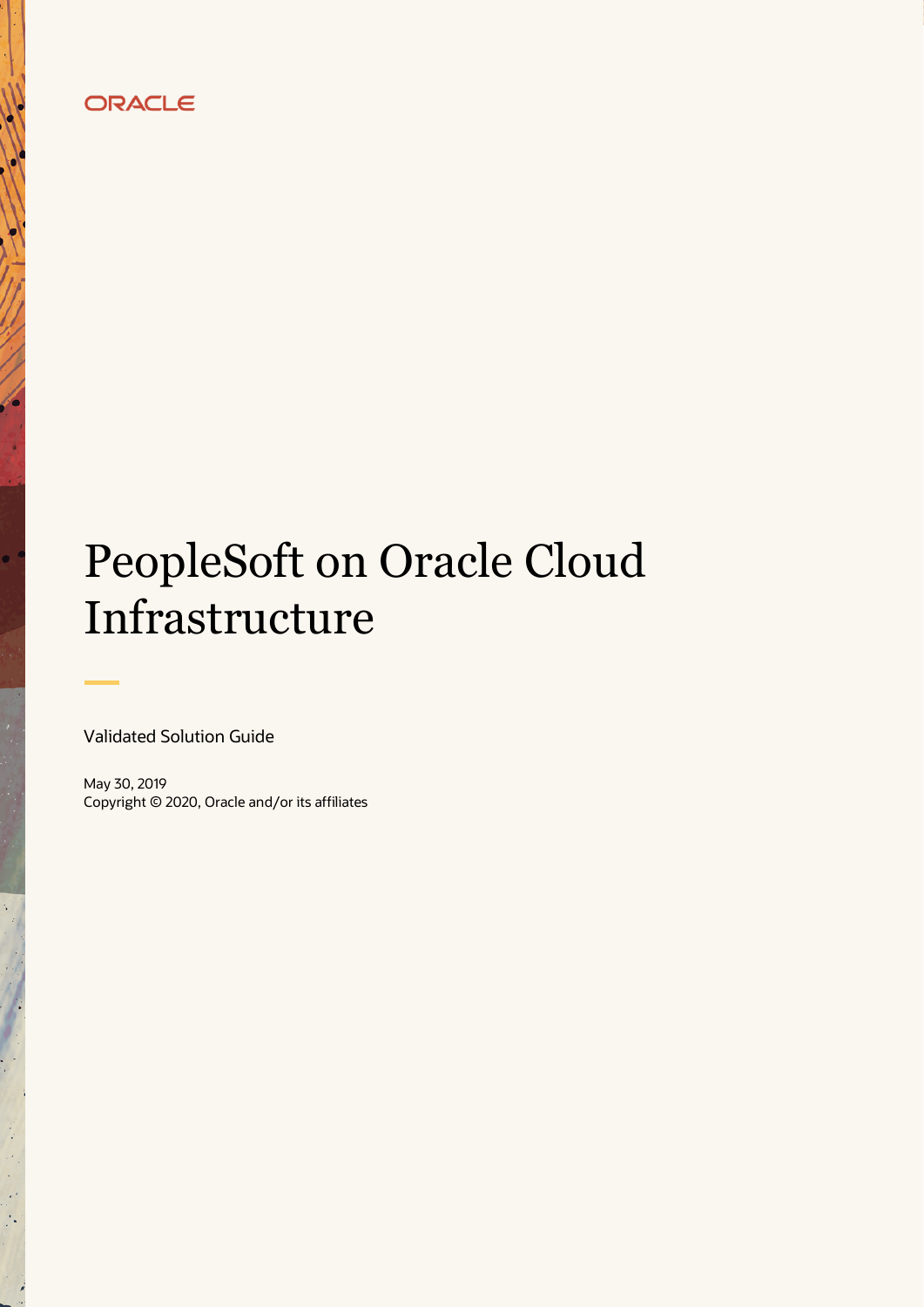#### Purpose statement

This validated solution guide provides an overview of procedures, supporting services, reference architectures, and the business benefits you can gain when you move PeopleSoft to Oracle Cloud Infrastructure. It is intended solely to help you assess the business benefits of migrating PeopleSoft to Oracle Cloud Infrastructure and to plan your IT projects.

# Disclaimer

This document in any form, software or printed matter, contains proprietary information that is the exclusive property of Oracle. Your access to and use of this confidential material is subject to the terms and conditions of your Oracle software license and service agreement, which has been executed and with which you agree to comply. This document and information contained herein may not be disclosed, copied, reproduced or distributed to anyone outside Oracle without prior written consent of Oracle. This document is not part of your license agreement nor can it be incorporated into any contractual agreement with Oracle or its subsidiaries or affiliates.

This document is for informational purposes only and is intended solely to assist you in planning for the implementation and upgrade of the product features described. It is not a commitment to deliver any material, code, or functionality, and should not be relied upon in making purchasing decisions. The development, release, and timing of any features or functionality described in this document remains at the sole discretion of Oracle.

Due to the nature of the product architecture, it may not be possible to safely include all features described in this document without risking significant destabilization of the code.

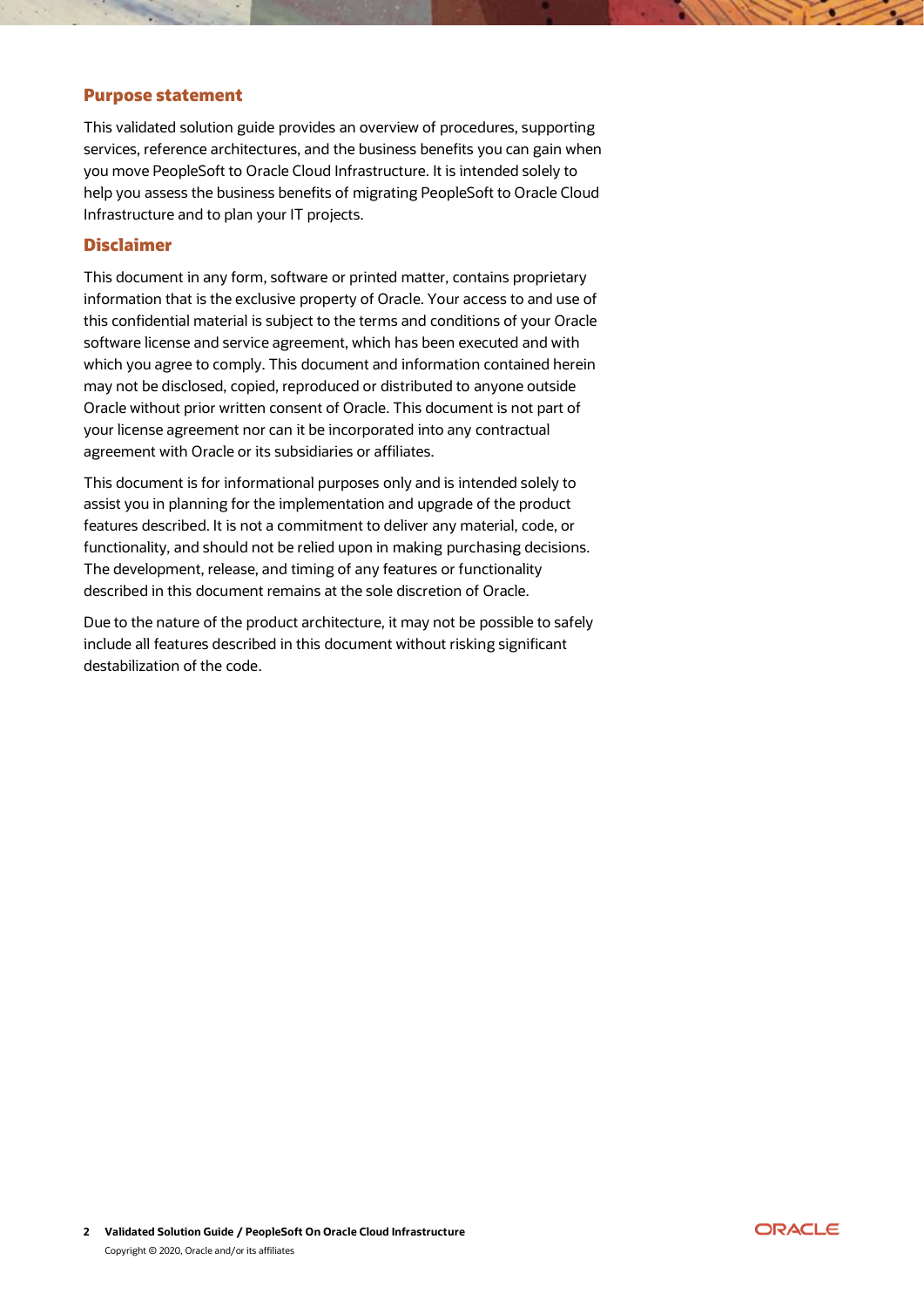# Table of contents

 $\sim$ 

| <b>Solution Overview</b>                                    | 4  |
|-------------------------------------------------------------|----|
| Audience and Business Problem Being Solved                  | 4  |
| Top-Level Value Proposition                                 | 4  |
| <b>TCO Analysis</b>                                         | 4  |
| Unique Infrastructure and Tools                             | 5  |
| <b>Proven Customer Success</b>                              | 6  |
| Validated Solutions that Address Your Business Requirements | 6  |
| <b>Key Workload Requirements</b>                            | 6  |
| <b>Architectures that Meet These Requirements</b>           | 7  |
| Networking and Connectivity                                 | 7  |
| Resiliency and High Availability                            | 10 |
| <b>Disaster Recovery</b>                                    | 12 |
| Security                                                    | 15 |
| <b>Identity and Access Management</b>                       | 18 |
| <b>Cost Management and Governance</b>                       | 20 |
| Monitoring                                                  | 21 |
| Migration and Deployment                                    | 22 |
| <b>Additional Resources</b>                                 | 25 |



 $\sim$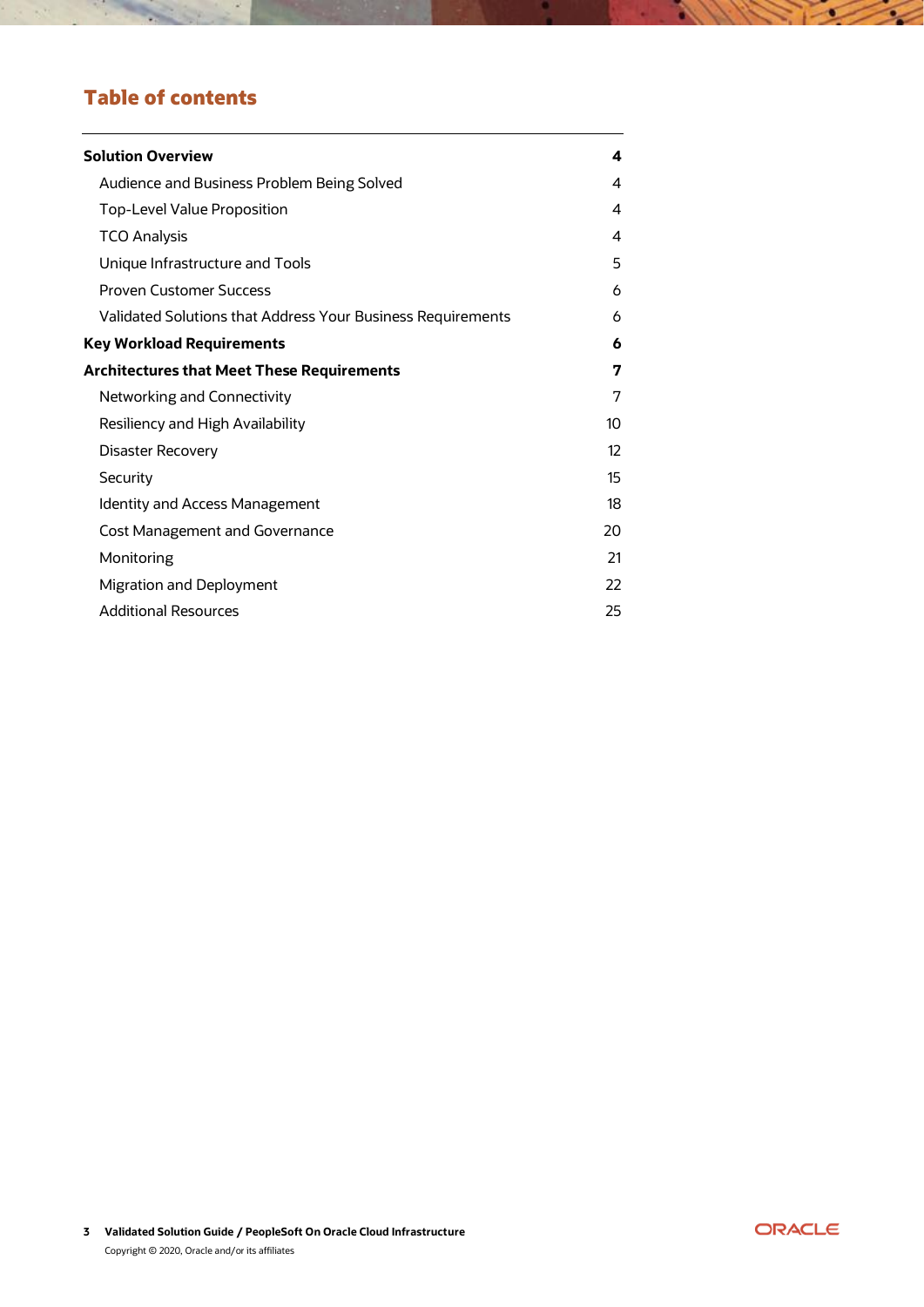# <span id="page-3-0"></span>Solution Overview

#### <span id="page-3-1"></span>Audience and Business Problem Being Solved

When your organization depends on PeopleSoft to manage human resources, finances, supply chain, inventory, or higher education campus experiences and you want to get to the cloud but are not ready to move to SaaS because of deep customization, integration or control requirements, Oracle has a validated cloud solution for you.

You can migrate your current PeopleSoft deployment to Oracle Cloud Infrastructure and gain access to better elasticity to support peak seasons, agility to add new capabilities, streamlined infrastructure management, and lower total cost of ownership (TCO). With Oracle Cloud Infrastructure, you have granular control over your PeopleSoft environment all while taking advantage of the same software, the same licenses, and the same training your staff and end-users currently have. In addition, only Oracle offers consistent high performance at guaranteed service levels.

#### <span id="page-3-2"></span>Top-Level Value Proposition

Oracle provides a simple way to migrate most on-premises PeopleSoft deployments to Oracle Cloud Infrastructure that doesn't require significant rearchitecture, re-integration or business process changes. Once on Oracle Cloud Infrastructure, PeopleSoft will be more flexible, more reliable, and deliver higher performance at a lower cost than deployments running onpremises or with other cloud providers.

Oracle has a validated solution to accomplish these goals, quickly and reliably. It includes procedures, supporting services, and reference architectures. These consider real production needs, including security, network configuration, high availability, disaster recovery, identity integration, and cost management. With this validated solution, you can take advantage of:

- 38-52% lower TCO
- 2-10x faster reporting speed
- No single point of failure  $\bullet$
- Quick and seamless migration without re-architecture ٠
- Rapid in-place technology refresh and patching  $\bullet$
- Proactive costs and usage monitoring Ă
- Near instant scaling up or down
- Ability to retain control over security and governance using familiar tools

#### <span id="page-3-3"></span>TCO Analysis

Operating PeopleSoft in Oracle Cloud Infrastructure can be 38% less than running it on-premises. Significant savings come from eliminating upfront hardware, ongoing facilities, IT administration and support costs. We also estimate that PeopleSoft costs 52% less on Oracle than on Amazon Web Services (AWS).

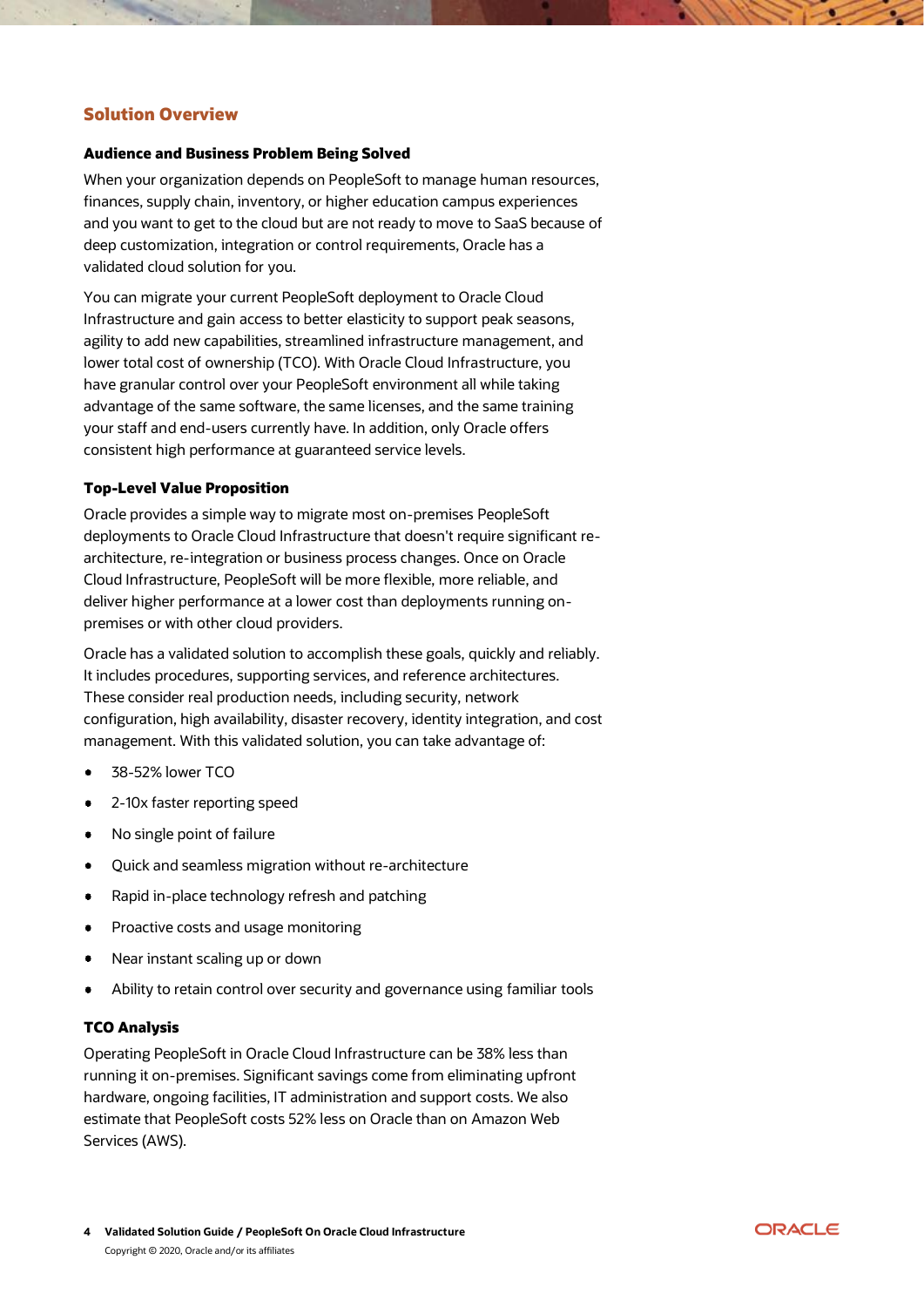

Figure 1 Operating PeopleSoft in Oracle Cloud Infrastructure can be 38% less than running it onpremises

#### FIVE YEAR TCO FOR PEOPLESOFT ON ORACLE CLOUD INFRASTRUCTURE

#### **Assumptions**

- Assume bring your own licensing for PeopleSoft and Oracle Database  $\bullet$
- 5,000 concurrent users  $\bullet$
- 6 environments (2 production, dev, testing, staging, QA)  $\bullet$
- Oracle: 80 vCPUs per environment, 6TB database storage, 50GB / vCPU  $\bullet$ storage, 1Gbps FastConnect, Backups, 1TB outbound, 25% cloud discount
- On-Premises: 15 servers with 28 cores,128 GB RAM per environment, 15 TB storage
- AWS: Same as Oracle, reserved instances for production environments, 7% EA discount

# <span id="page-4-0"></span>Unique Infrastructure and Tools

Oracle Cloud Infrastructure offers unique infrastructure capabilities, tools and support that are optimized for PeopleSoft.

At the highest level, Oracle tests PeopleSoft on Oracle Cloud Infrastructure and not on any other cloud. PeopleSoft Cloud Manager is available only for workloads running in the Oracle Cloud to help streamline migration and ongoing lifecycle management. And there are single vendor support advantages to running your Oracle application and database on Oracle's cloud infrastructure. Oracle professional services and our ecosystem of partners can assist to make your move as seamless as possible.

There are also significant performance benefits when your run PeopleSoft on Oracle's cloud. Our unique non-oversubscribed networks and single-tenant offerings like bare metal compute and Exadata ensure consistent performance. Unlike other clouds, we also offer service level agreements to back up performance guarantees. In addition, [many services run cheaper,](https://cloud.oracle.com/en_US/cloud-infrastructure) as we outlined in th[e TCO Analysis](https://cloud.oracle.com/en_US/cloud-infrastructure) section, and you can also bring existing database licenses to Oracle's cloud.

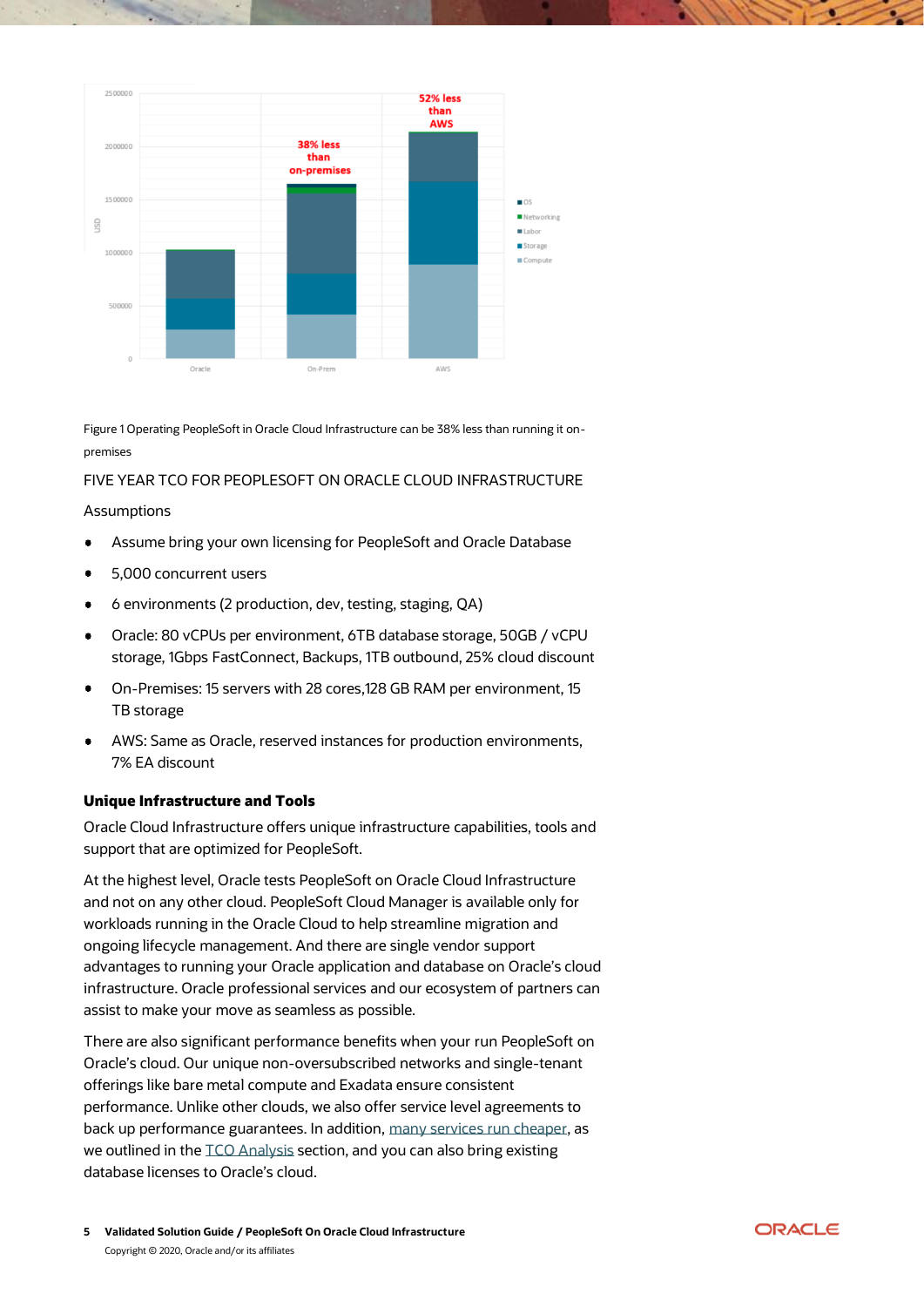Finally, we designed our core cloud services with enterprise applications in mind to deliver the same level of control you are accustomed to having with your on-premises environment. PeopleSoft customers can leverage Oracle's flexible compartment structure, Virtual Cloud Networks (VCNs) and bare metal compute so you don't have sacrifice control nor change your business processes.

#### <span id="page-5-0"></span>Proven Customer Success

The [University of Santiago,](https://cloud.oracle.com/iaas/casestudies/university-of-santiago) one of the oldest universities in Chile, saved 35% by implementing PeopleSoft in Oracle Cloud. This was their first major foray into cloud, and they worked with their systems integrator Astute Business Solutions to complete the migration in under 6 months. By modernizing in the cloud, they were also able to implement PeopleTools Fluid UI responsive design capabilities, which improved desktop and mobile enrollment and schedule management experiences for over 23,000 students.

[Alliance Data Systems,](https://cloud.oracle.com/iaas/casestudies/alliancedatasystems) an \$8 billion dollar loyalty and marketing services company was able to migrate PeopleSoft, Hyperion, OBIEE, 30 database and 25 Terabytes of critical financial and HR data from Exadata on premises to Oracle Cloud Infrastructure and Exadata Cloud Service, with expectations to save \$1 million in just the first year of deployment. Not only is Alliance Data Systems saving on TCO, but they are also experiencing 30-50% improved performance for their applications. They doubled their disk space, increased memory by 5 times and computing power by 3 times. And as a data intensive company, they can continue to leverage the superior performance of Exadata in the Oracle Cloud, not available on any other cloud.

[Covanta,](https://cloud.oracle.com/iaas/casestudies/covanta) a \$2 billion global waste management and energy company, was able to migrate PeopleSoft to Oracle Cloud Infrastructure while maintaining control and enhancing security. They leverage VCNs to keep complete control over their networks, configuring network firewalls, subnets and route tables. Covanta also required a higher level of security at the edge of its network to prevent malicious hackers from targeting their web applications. Therefore, they also use Oracle Web Application Firewall (WAF) to secure PeopleSoft's internet-facing finance, supply chain and procurement portals that their staff access daily.

# <span id="page-5-1"></span>Validated Solutions that Address Your Business Requirements

In this Validated Solution Guide, Oracle provides a baseline architecture that takes best advantage of Oracle Cloud Infrastructure capabilities and also addresses most of the important technical and business requirements. This allows you to be confident that you will be successful in achieving your deployment objectives without investing in a long analysis project.

# <span id="page-5-2"></span>Key Workload Requirements

Any version of PeopleSoft on any data platform can run on Oracle Cloud Infrastructure. Customers on PeopleSoft application release 9.2, PeopleTools release 8.55 and Oracle Database 12c can take advantage of the automated lift and shift deployment and one-touch provisioning capabilities in PeopleSoft Cloud Manager.

If you are on a prior version of PeopleSoft, Oracle Cloud Infrastructure can still support manual deployment on supported operating systems. As you begin planning to deploy or migrate, we recommend discussing with your Oracle

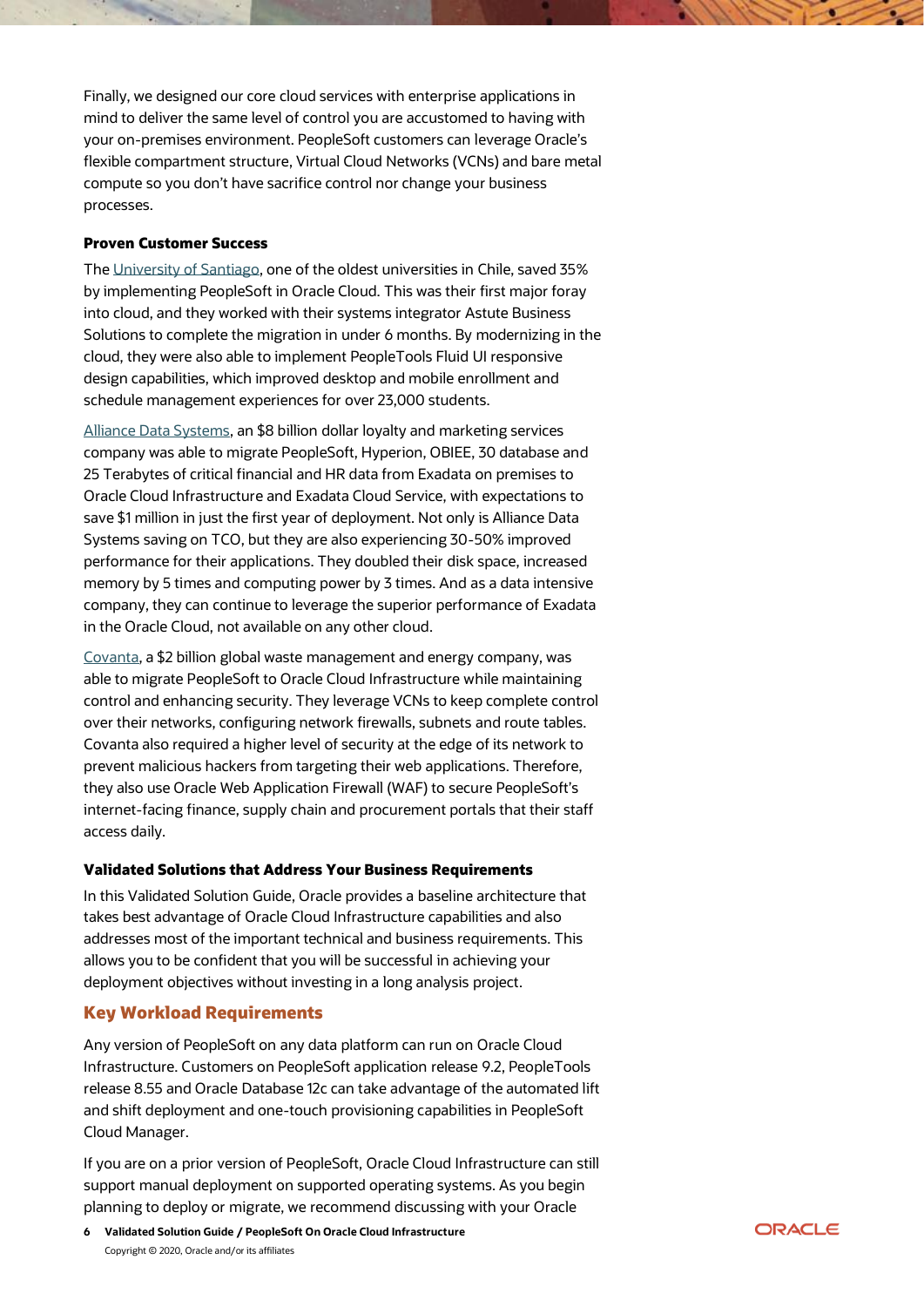account team and / or partner the combination of PeopleSoft application release, PeopleTools release, Oracle Database version, and the operating system on which you want to run your applications.

Next, we'll share validated architectures to help you address these requirements.

- Matching your high-performance and highly isolated network model  $\bullet$
- Designing for high availability and disaster recovery
- Deploying a secure architecture
- Integrating with your identity management system  $\bullet$
- Maintaining visibility over costs and usage  $\bullet$
- Monitoring infrastructure health and performance
- Migrating your application and database environments into the cloud

# <span id="page-6-0"></span>Architectures that Meet These Requirements

In customer deployments, there are many variations of architecture that will work. In some cases, these variations are designed to achieve a particular outcome, and in other cases they are to support a particular hardware capability or limitation. And in still others, they reflect preferences of the architect.

In every case, we recommend leveraging the baseline reference architecture and adjusting as needed so that your specific requirements are met. Starting from scratch can be time-consuming and comes with the risk that some important consideration has been overlooked. The reference architectures can help reduce the time and effort required to successfully deploy your PeopleSoft environment in the cloud.

#### <span id="page-6-1"></span>Networking and Connectivity

#### **OBJECTIVES**

The primary objectives for the networking and connectivity architecture is to provide secure, high-speed connectivity between your cloud resources and any users and / or systems that would need to access those resources. Additionally, it illustrates mechanisms by which you can design a network topology that best meets your needs, with the ability to isolate resources between bastion host, application tiers, database tiers and load balancing for security and management purposes.

Outcomes this architecture can provide:

- Isolation from other customers and your other workloads  $\bullet$
- Network-level isolation between web / application tiers and database tiers  $\bullet$
- Monitoring and management access to all application and database tiers  $\bullet$
- Private / dedicated access from corporate campus(es) to the application  $\bullet$
- Ensuring low latency between cloud environment and your data center
- Secure network access to the application via encrypted links over the public internet

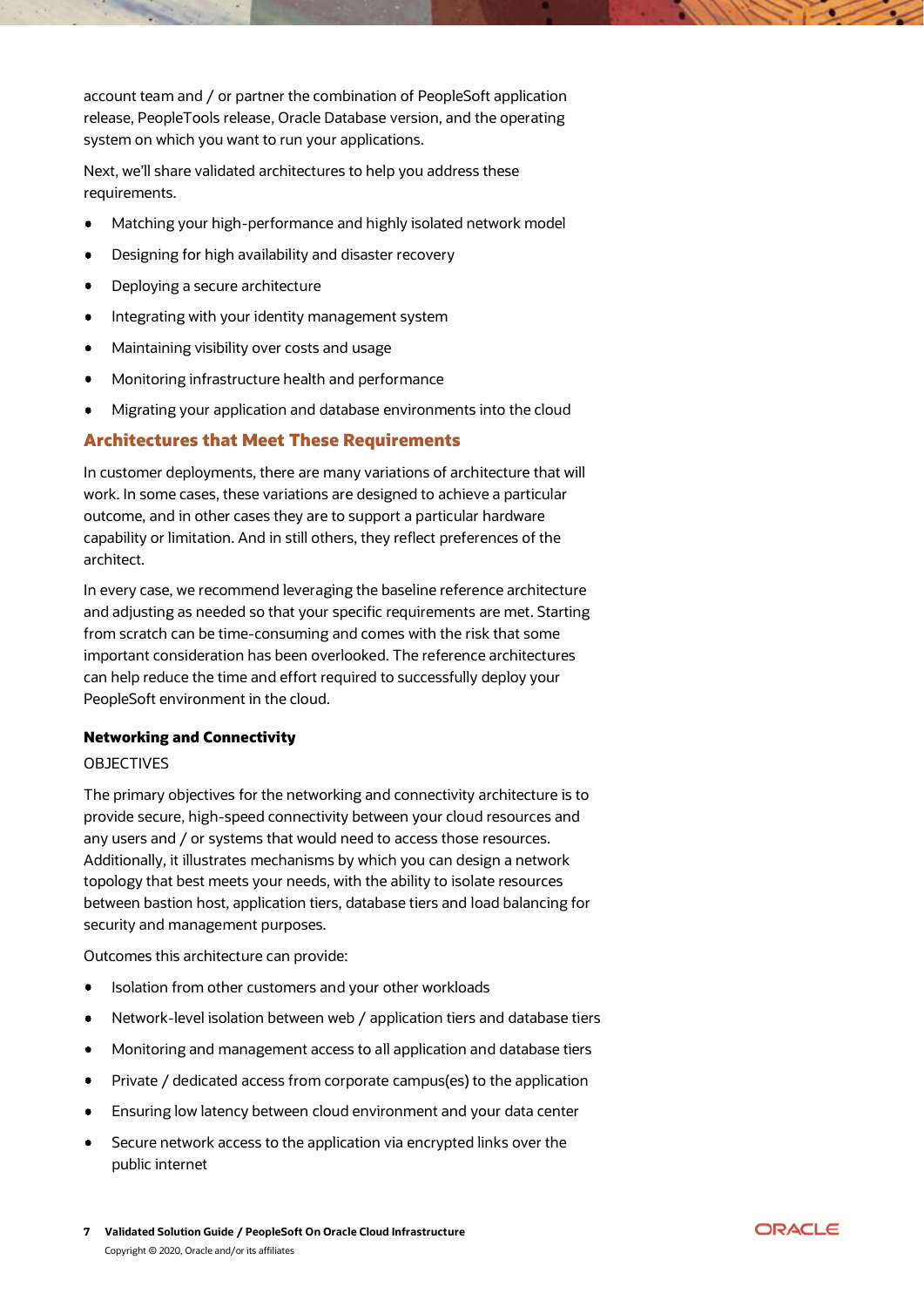- Private network connectivity to other systems or services hosted on Oracle Cloud Infrastructure
- Load balancing across multiple application nodes for performance and availability

#### REFERENCE ARCHITECTURE

**Virtual Cloud Network (1):** A Virtual Cloud Network (VCN) is basically your own private network within Oracle Cloud Infrastructure. It provides isolation for your PeopleSoft workload from any other workload on Oracle Cloud Infrastructure, including your other workloads in a different VCN. You can subdivide your VCN using subnets to ensure resource isolation and apply security rules to enforce secure access. You can also add route tables and rules to send traffic out of your VCN, similar to traditional network route rules.

You can create instances in a private or a public subnet based on whether you want to permit access to the instances from the internet. Instances that you create in a public subnet are assigned a public IP address and you can access these instances from the public internet. Conversely, you cannot assign a public IP address to instances created in a private subnet therefore you can't access these instances over the internet. You can, however, add a [NAT](https://docs.cloud.oracle.com/iaas/Content/Network/Tasks/NATgateway.htm)  [gateway](https://docs.cloud.oracle.com/iaas/Content/Network/Tasks/NATgateway.htm) to your VCN to give instances in a private subnet the ability to initiate connections to the internet and receive responses for the purposes of applying OS and application updates. NAT gateways won't receive inbound connections initiated by the internet.

We recommend creating separate subnets for each tier, such as bastion host, database, application, and load balancing, to ensure that appropriate security requirements can be implemented across the different tiers. You can read more about [VCNs and subnets.](https://docs.cloud.oracle.com/iaas/Content/Network/Tasks/managingVCNs.htm)

**Bastion Host (2):** The bastion host is an optional component that can be used as a jump server to access and manage Oracle Cloud Infrastructure instances in the private subnet. You can also access instances in a private subnet by using dynamic SSH tunneling. Read more about [securing networking.](https://docs.cloud.oracle.com/iaas/Content/Security/Reference/networking_security.htm?Highlight=bastion%20host%23SecurityRecommendations)

Internet Gateway (IGW): You can connect to instances that are placed in public subnets using the IGW. To access your instances from the internet, you also need to create your bastion host in a public subnet and access the bastion host from the IGW. Learn more about [enabling access to the internet.](https://docs.cloud.oracle.com/iaas/Content/Network/Concepts/internetaccess.htm)

There are 3 scenarios for placing PeopleSoft instances across public and / or private subnets:

- 1. Deploy all instances in a private subnet Recommended for all production environments with no internet-facing endpoints. This type of deployment is useful when you want to have a hybrid deployment with the cloud as an extension to your existing data centers.
- 2. Deploy instances in public and private subnets You can deploy a few instances in a public subnet and a few instances in a private subnet. This type of deployment is useful when the deployment includes internetfacing and non-internet facing endpoints. In this configuration, some application instances are placed in a public subnet, and others are placed in a private subnet. For example, you may have application instances

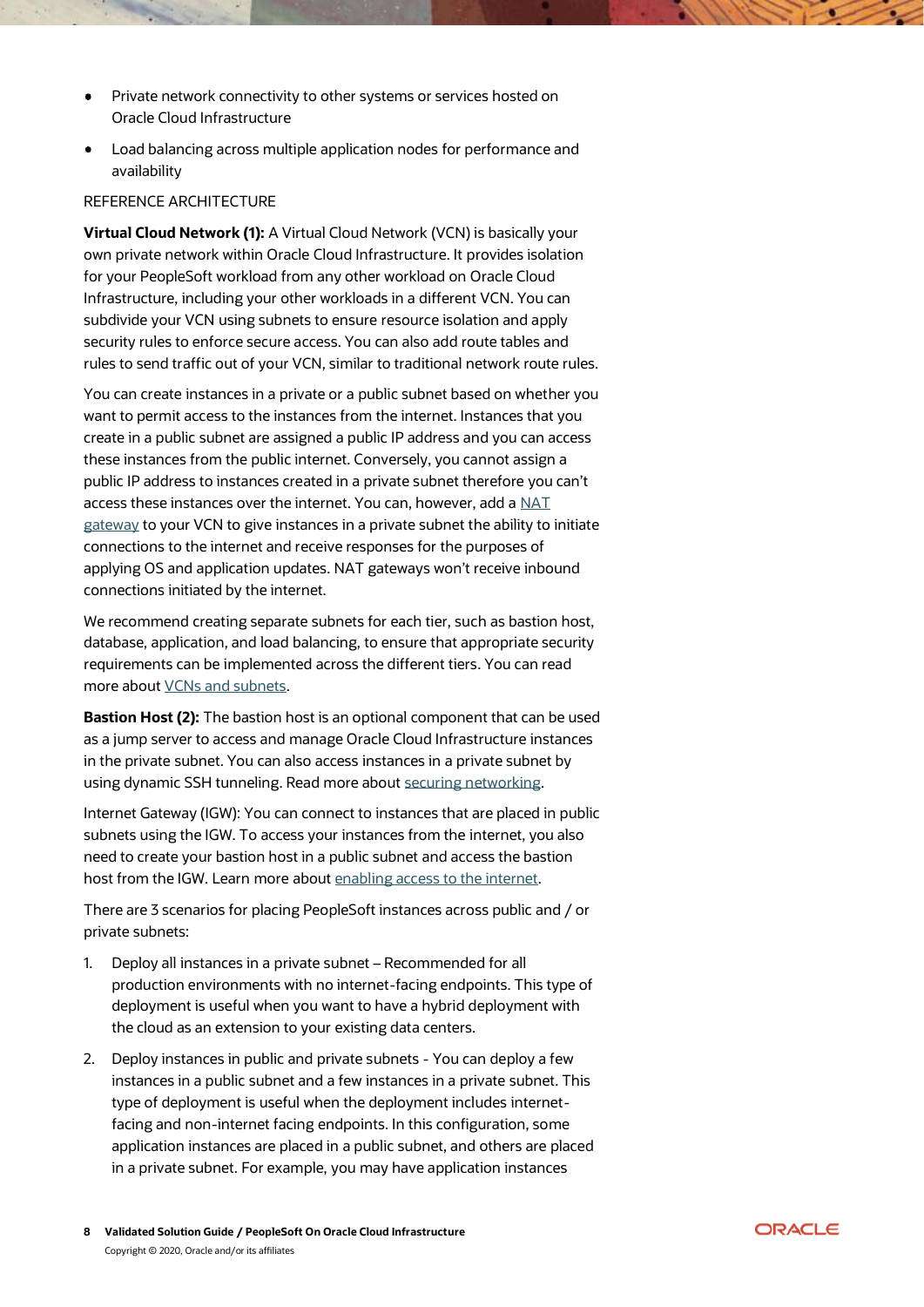serving internal users and another set of application instances serving external users.

3. Deploy all instances in a public subnet – Best for quick demos or for production-grade deployments with no internal endpoints. This deployment is suitable only if you don't have your own data center or you can't access instances over VPN, and you want to access the infrastructure over the internet. Although instances with public IP addresses can be accessed over the internet, you can restrict access by using security lists and security rules.



Figure 2 Networking and connectivity reference architecture

**Internal Firewalls (3):** A security list provides a virtual firewall for each tier, with ingress and egress rules that specify the types of traffic allowed in and out. Read more about [Security Lists.](https://docs.cloud.oracle.com/iaas/Content/Network/Concepts/securitylists.htm)

**FastConnect (4):** If you require fast and predictable data transfer speeds, we offer FastConnect which guarantees a certain level of accessible bandwidth. Multiple partners across the world offer dedicated network connections between customer premises and Oracle data centers. This allows you to access your PeopleSoft implementation as if it is running in your own data center. Read more about [FastConnect.](https://docs.cloud.oracle.com/iaas/Content/Network/Concepts/fastconnect.htm)

**IPSec VPN Connect (5):** For lower cost, but still secure access over the internet, you can use an encrypted Internet Protocol Security (IPsec) virtual private network (VPN) tunnel to connect from your HQ or on-premises data center to your PeopleSoft resources in Oracle Cloud Infrastructure. From your on-premises environment, you can access your cloud instances in a private subnet by connecting through a Dynamic Routing Gateway (DRG). The DRG is the gateway that connects your on-premises network to your cloud network. Read more about IPSec VPN.

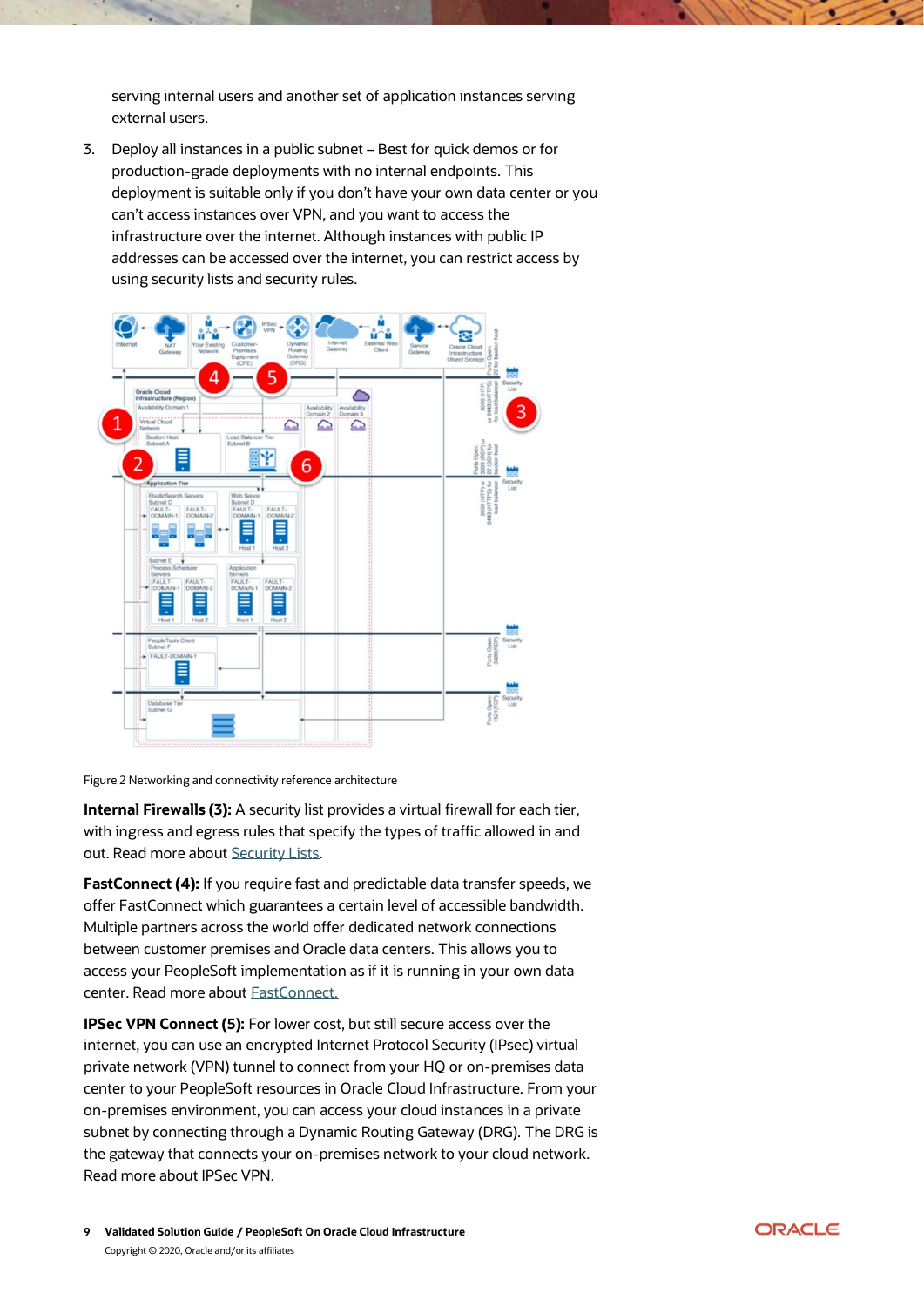**Load Balancing (6):** Pre-configured, redundant load balancers are available on private and public subnets to balance traffic within the implementation and from external connections, respectively.

Based on your requirements, you can place load balancers in a public or private subnet.

- For internal endpoints that aren't accessible from the internet, use a private load balancer. Both the primary and the standby instances of a load balancer reside in the same private subnet. You can access private load balancers in the VCN or in your data center over the IPSec VPN through a DRG. The private load balancer accepts traffic from your data center and distributes the traffic to underlying application instances.
- For internet-facing endpoints, use a public load balancer. A public load balancer has a public IP address and it's accessible from the internet. You can access the public load balancers from the internet through the IGW.
- For accessing both internal and internet-facing endpoints, you can set up private load balancers to serve internal traffic and set up public load balancers to serve the traffic from the internet.

Register the public or private IP address of Oracle Cloud Infrastructure Load Balancing instances in your on-premises or public domain name server (DNS) for domain resolution of your application endpoint. You can read more on [Load Balancing.](https://docs.cloud.oracle.com/iaas/Content/Balance/Concepts/balanceoverview.htm)

#### <span id="page-9-0"></span>Resiliency and High Availability

#### **OBJECTIVES**

The primary objective for this architecture is to build resiliency, redundancy and high availability (HA) into the cloud infrastructure that is supporting PeopleSoft and its backend datasets.

Outcomes this architecture can provide:

- $\bullet$ Ensure system resiliency and anti-affinity, meaning that PeopleSoft is available even if an application instance goes down
- **•** Server redundancy via multiple active-active nodes at each application tier
- Redundancy strategy for database tier
- **Backup strategy for non-database tiers**
- Backup requirements for database tier  $\bullet$

# REFERENCE ARCHITECTURE FOR DEPLOYING PEOPLESOFT IN A SINGLE AVAILABILITY DOMAIN

At a basic level, you can achieve resiliency and redundancy for your PeopleSoft deployment even within a single availability domain (AD). Learn more about [ADs and regions.](https://docs.cloud.oracle.com/iaas/Content/General/Concepts/regions.htm)

**Bastion Host (1):** The bastion host is an optional component that you can use as a jump server to access the instances in the private subnet.

**Load Balancer Tier (2):** We recommend having load balancers in their own tier or subnet to load balance traffic to PeopleSoft web servers. The load

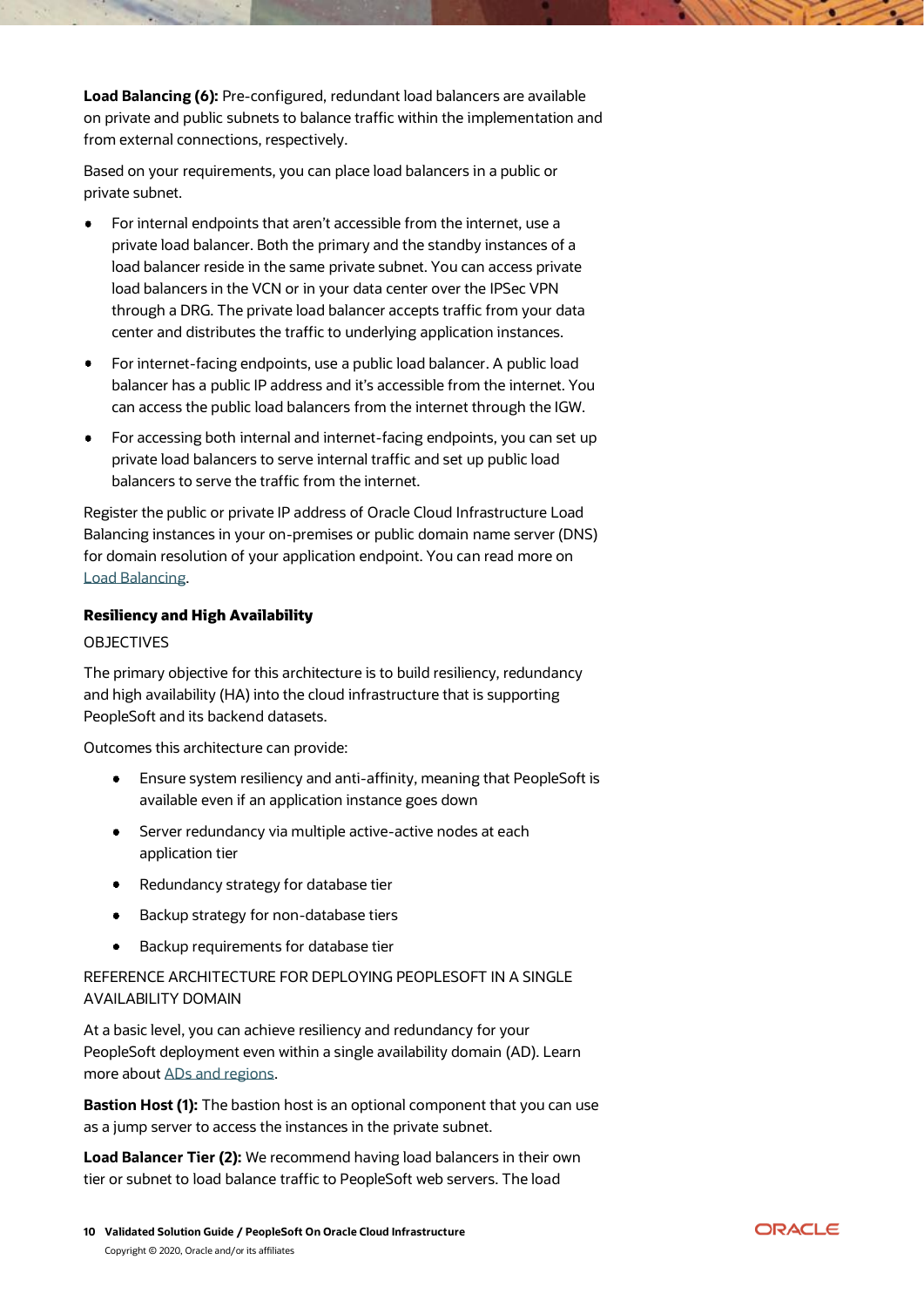balancer receives requests from users, and then routes these requests to the application tier.

**System Resilience (3):** A fault domain is a grouping of hardware and infrastructure that is distinct from other fault domains in the same AD, and each AD has three fault domains. Fault domains let you distribute your application instances so that they are not on the same physical hardware within a single AD. As a result, a hardware failure or hardware maintenance event that affects one fault domain does not affect instances in other fault domains. By using fault domains, you can protect your instances against unexpected hardware failures and planned outages.



Figure 3 Reference Architecture for deploying Peoplesoft in a single availability domain

**Active-Active Server Redundancy in the Application Tier (4):** This tier contains redundant instances of the PeopleSoft application servers, PeopleSoft web servers, ElasticSearch servers, and PeopleSoft Process Scheduler to provide high availability. Redundancy is enabled for all servers in the application tier through the usage of fault domains. This helps ensure that you can continue accessing the application even if an instance goes down. All instances are active and receive traffic from the load balancer and middle tier.

**PeopleTools Client (5):** Use the PeopleTools client to perform administration activities, such as development, migration, and upgrade.

**Redundancy in the Database Tier (6**): This tier contains database system instances. For performance and HA requirements, Oracle recommends that you use two-node Oracle Real Application Clusters (RAC) [database systems](https://docs.cloud.oracle.com/iaas/Content/Database/Concepts/overview.htm) or [Oracle Database Exadata Cloud Service](https://docs.cloud.oracle.com/iaas/Content/Database/Concepts/overview.htm) in Oracle Cloud Infrastructure.

**Backup Strategy – Application Tier (7):** Backup of the application tiers can be configured by using the policy-based backup feature of Oracle Cloud

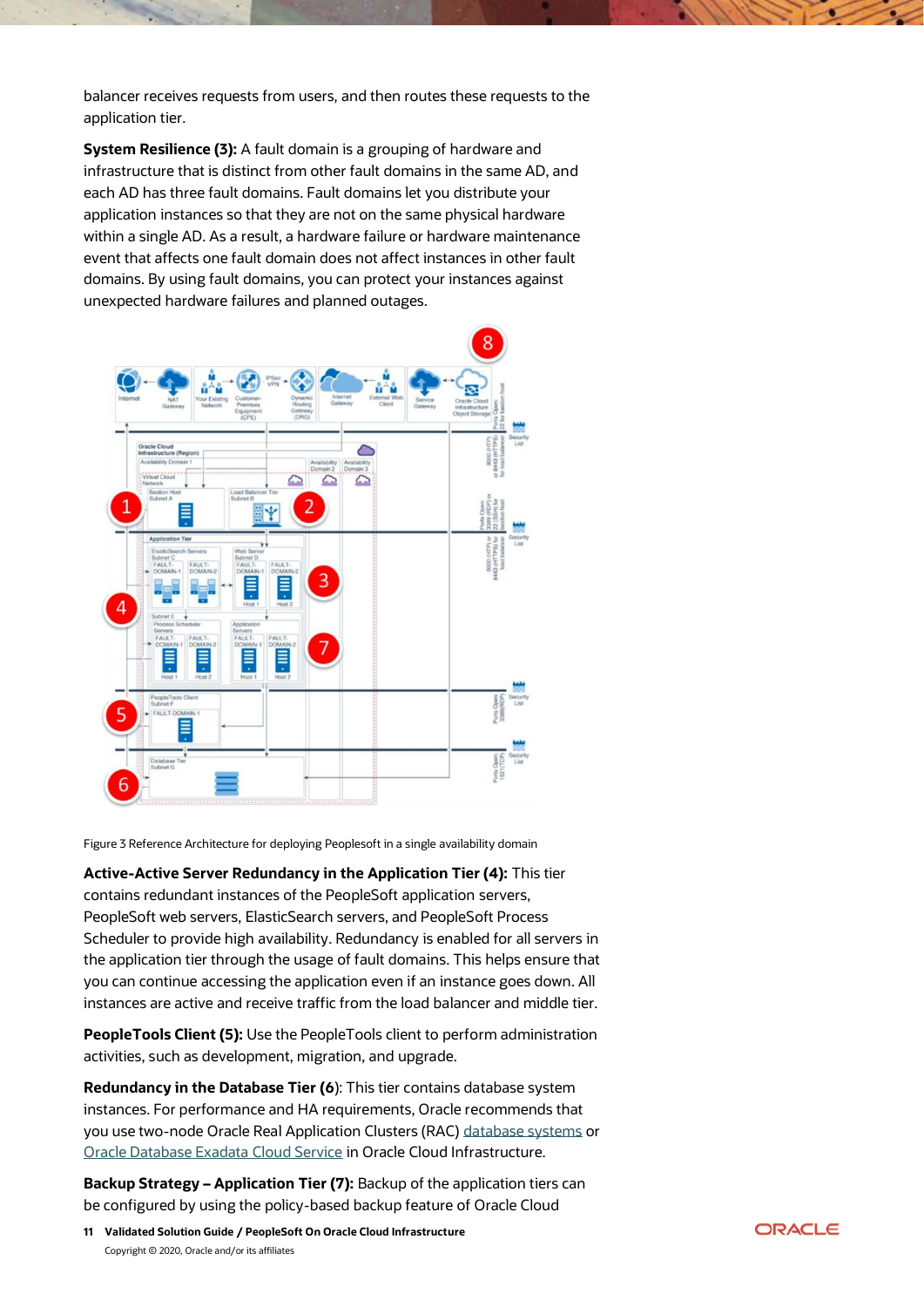Infrastructure [Block Volumes.](https://docs.cloud.oracle.com/iaas/Content/Block/Concepts/overview.htm) Block Volumes provide you with the capability to perform volume backups automatically based on a schedule and retain them based on the selected backup policy.

**Backup Strategy – Database Tier (8):** Us[e Oracle Cloud Infrastructure Object](https://docs.cloud.oracle.com/iaas/Content/Object/Concepts/objectstorageoverview.htm)  [Storage](https://docs.cloud.oracle.com/iaas/Content/Object/Concepts/objectstorageoverview.htm) to perform a backup using Oracle Recovery Manager (RMAN). To back up or patch the database to Object Storage, the database system's VCN must be configured with either a [service gateway](https://docs.cloud.oracle.com/iaas/Content/Network/Tasks/servicegateway.htm) or an IGW. It is recommended that you use a service gateway rather than an IGW for backup and patching because service gateway does not traverse the internet.

Learn more about this [reference architecture for deploying PeopleSoft in a](https://docs.oracle.com/en/solutions/learn-architecture-deploy-peoplesoft/index.html%23GUID-3C2AFE54-DE6A-4FF2-9387-64338CBDD428)  [single AD.](https://docs.oracle.com/en/solutions/learn-architecture-deploy-peoplesoft/index.html%23GUID-3C2AFE54-DE6A-4FF2-9387-64338CBDD428)

# <span id="page-11-0"></span>Disaster Recovery

#### OBJECTIVES

The primary objectives for the following architectures are to ensure you can build disaster recovery (DR) into your deployment in case of unforeseen events which would require you to failover and still keep PeopleSoft up and running.

- Outcomes these architectures can provide:
- DR within a single region
	- Active-Active components across Ads  $\bullet$
	- $\bullet$ Active-Passive components across Ads
	- Regional subnets across ADs
	- Load-balancing across ADs
	- $\bullet$ Storage synchronization across ADs
	- Database DR across ADs  $\bullet$
- DR across multiple regions
	- **•** Application replication between regions
	- Storage replication between regions
	- Cross-region copy lets you asynchronously copy object storage datasets
	- **•** Cross-region backup copy for block volumes
	- Database protection between regions

# REFERENCE ARCHITECTURE FOR DEPLOYING PEOPLESOFT IN SINGLE REGION

To ensure that PeopleSoft is available if one AD goes down, we recommend that you deploy across multiple ADs.

**Active-Active Components Across ADs (1):** Clustering of supported services across ADs provides protection from an AD failure. In this architecture bastion hosts, load balancers, and application tier servers in both ADs are in active state.

**Active-Passive Components Across ADs:** If you are using Active-Passive architecture, use rsync to synchronize application servers across ADs.

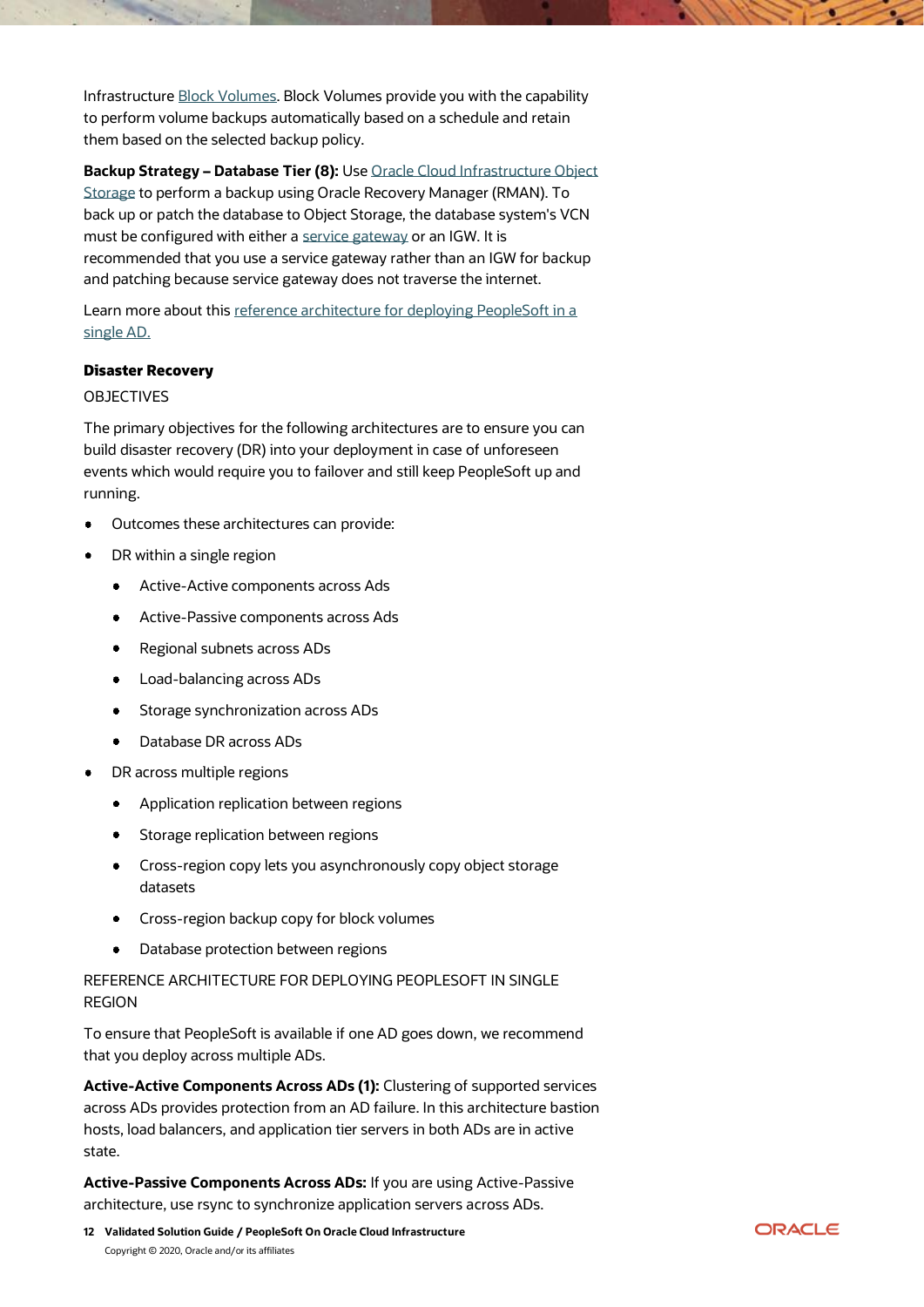**Regional Subnets Across ADs (2):** Regional subnets span the entire region providing benefits like protection from AD network failure, simplified PeopleSoft service deployment and management.

**Load Balancing Across ADs (3):** Public load balancing distributes traffic across the PeopleSoft servers across all configured ADs, providing protection from an AD failure.



Figure 4 Reference architecture for deploying PeopleSoft across multiple ADs in a single region

**Storage Synchronization Across AD (4):** Block Volume backups (boot and block) are replicated across all ADs within a region and can be restored to any AD within the same region. Object Storage is a regional service. Data is stored redundantly across multiple storage servers and across multiple ADs automatically.

**Database DR Across ADs (5):** We recommend setting up database instances in both ADs. AD 1 hosts the primary database instances while AD 2 hosts the standby database instances. In each AD, at least two database instances are set up to ensure high availability. If a database instance is not available in AD 1, then the second database instance in AD 1 continues processing requests. Data Guard or Active Data Guard may be selected depending on your use case and database edition for replication across ADs. Active Data Guard requires Enterprise Edition – Extreme Performance.

Learn more about this [reference architecture for deploying PeopleSoft across](https://docs.oracle.com/en/solutions/learn-architecture-deploy-peoplesoft/index.html%23GUID-5566261F-32FB-4E0A-A00D-6935EC6E5C7A)  [multiple ADs in a single region.](https://docs.oracle.com/en/solutions/learn-architecture-deploy-peoplesoft/index.html%23GUID-5566261F-32FB-4E0A-A00D-6935EC6E5C7A)

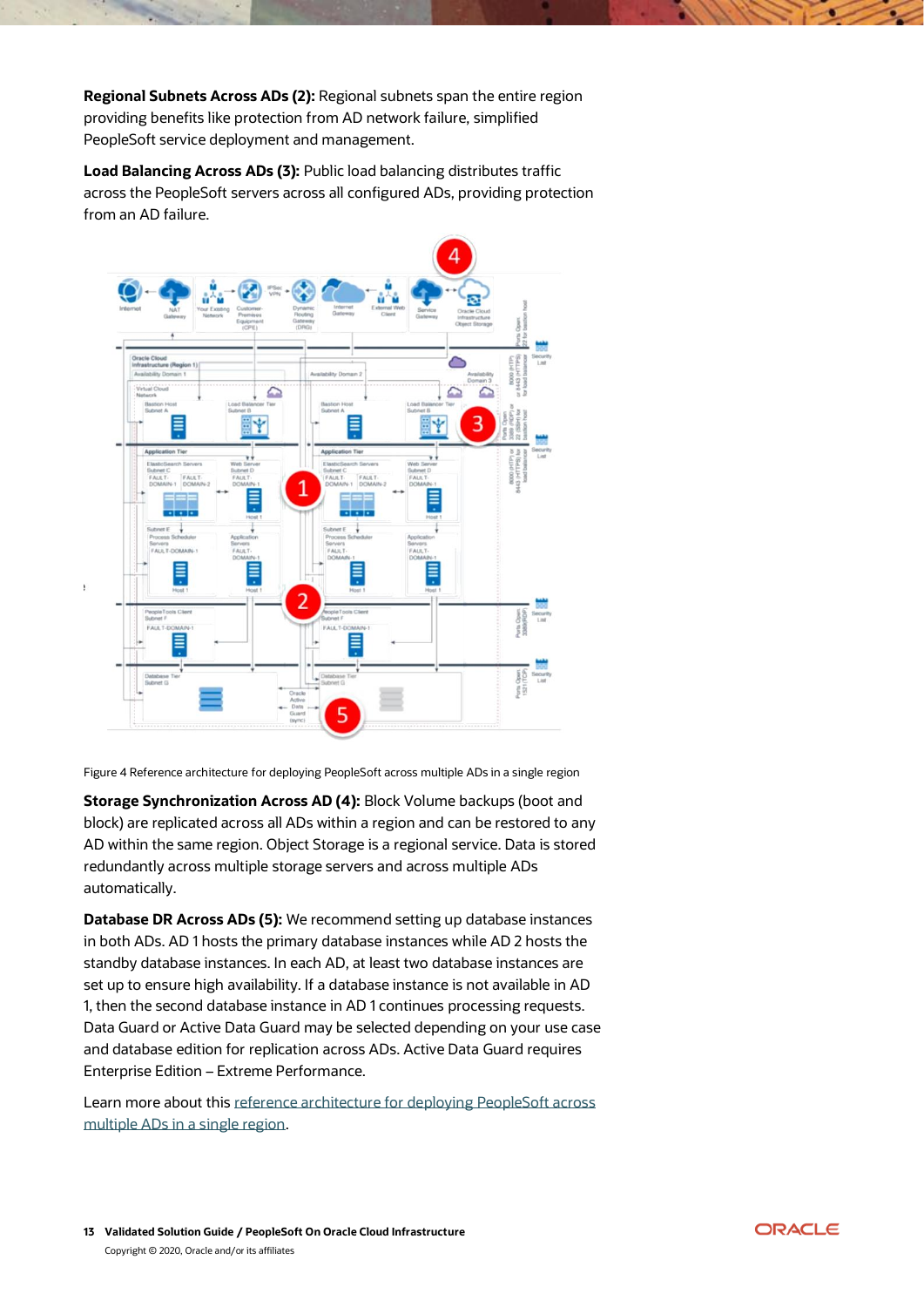REFERENCE ARCHITECTURE FOR DISASTER RECOVERY ACROSS MULTIPLE REGIONS

For true DR capabilities, we recommend setting up a DR site for PeopleSoft in a different geographical region.

**Active-Active Components Across ADs (1):** Clustering of supported services across ADs provides protection from an AD failure. Again, bastion hosts, load balancers, and application tier servers in both ADs are in active state.

**Active-Passive Components Across Regions (2):** If you are using Active-Passive architecture, use rsync to synchronize application servers across ADs.

**Regional Subnets Across ADs (3):** Regional subnets span the entire region providing benefits like protection from AD network failure, simplified PeopleSoft service deployment and management.



Figure 5 Reference architecture for deploying PeopleSoft across multiple regions

#### Infrastructure

**Load Balancing Across ADs (4):** Load Balancing distributes traffic across the PeopleSoft servers across all configured ADs, providing protection from AD failure.

**Storage Synchronization Across ADs (5):** Block Volume backups (boot and block) are replicated across all the ADs within a region and can be restored to any AD within the same region. Object Storage is a regional service. Data is stored redundantly across multiple storage servers and across multiple ADs automatically.

**Database DR Across ADs (6):** The use of either Data Guard or Active Data Guard is dependent on your use case and database edition. Active Data Guard requires Enterprise Edition – Extreme Performance.

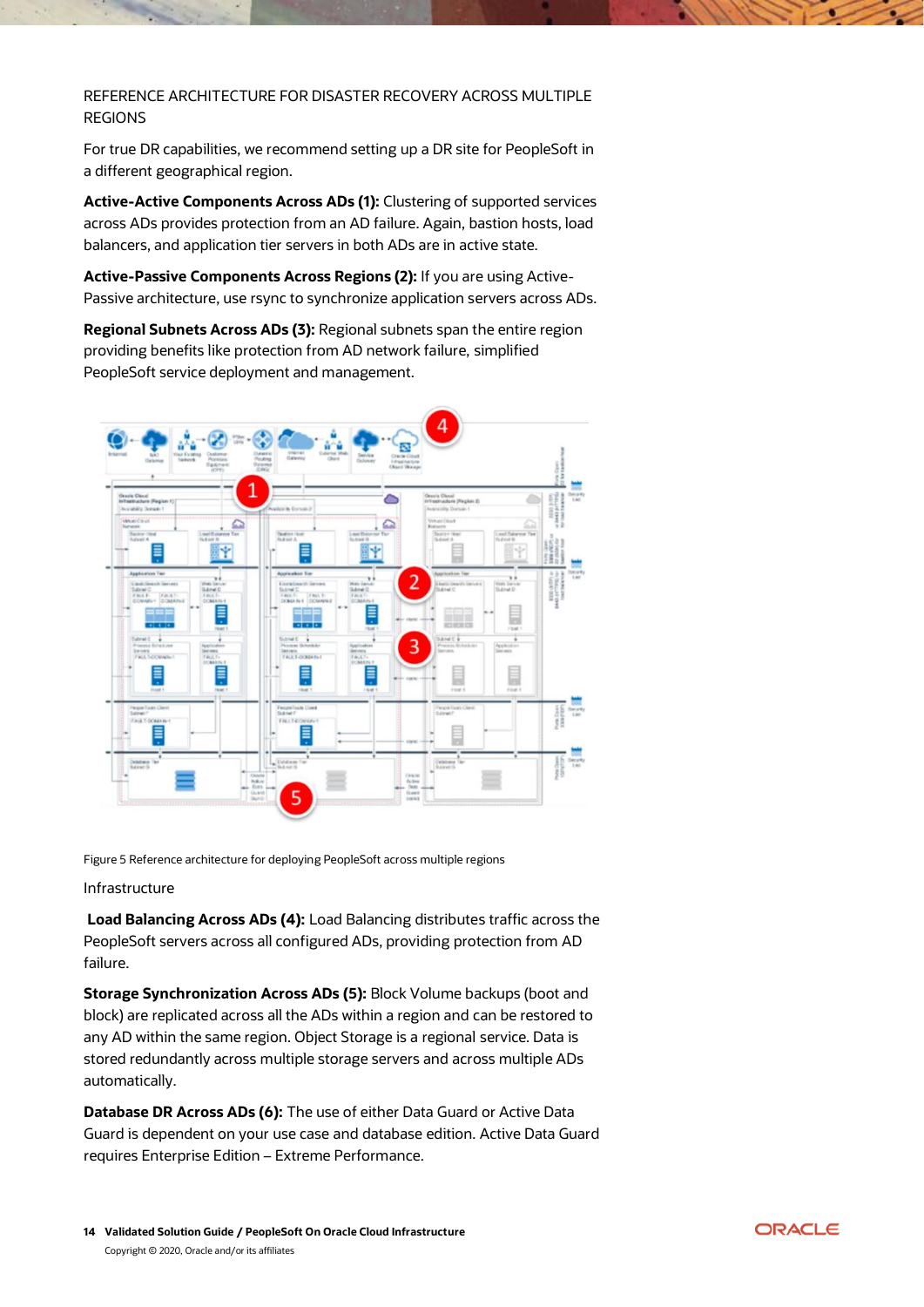Learn more about this [reference architecture for deploying PeopleSoft across](https://docs.oracle.com/en/solutions/learn-architecture-deploy-peoplesoft/index.html%23GUID-7B94412B-16F5-4C53-8FAD-268A5F70D42F)  [multiple regions.](https://docs.oracle.com/en/solutions/learn-architecture-deploy-peoplesoft/index.html%23GUID-7B94412B-16F5-4C53-8FAD-268A5F70D42F)

#### <span id="page-14-0"></span>**Security**

#### **OBJECTIVES**

The objective of the security architecture is to enable you to maintain your security posture when running your business-critical PeopleSoft application and associated applications in the Oracle Cloud. Even though you may be reducing the overhead of building and maintaining data center infrastructure, you still need unparalleled control and transparency over what you're running in the cloud.

Outcomes this architecture can provide:

- Ensure PeopleSoft and associated data assets are completely isolated from other tenants' workloads and Oracle's staff so to limit the effect of noisy neighbors and prevent lateral movement of attacks
- Protect your internet-facing PeopleSoft applications from cyberattacks
- Encrypt your data in a way that allows you to meet your security and  $\bullet$ compliance requirements
- Segregate operational responsibilities and restrict access to cloud services in order to reduce risk associated with malicious and accidental user actions
- Be able to leverage existing security assets such as identity providers and other third-party security solutions to secure access to your PeopleSoft application and data
- Audit and monitor actions taken on your cloud resources so that you can meet audit requirements
- Demonstrate compliance readiness to internal security and compliance teams, end-customers, auditors and regulators

#### REFERENCE ARCHITECTURE

As a cloud provider, it is our job to provide and operate our secure infrastructure. We've designed security into every aspect of our infrastructure to help our customers achieve better protection, isolation and control. We started with taking a unique design approach, separating the network and server environments. This way, if an attack occurs on a VM, we can contain that threat and prevent it from moving to other servers, resulting in better protection and lower risk for customers. We also hyper-segment our physical network and backend infrastructure for secure isolation between customer instances and backend hosts. Additionally, we've implemented hardwarebased root of trust, making sure each server is pristine each and every time it is provisioned.

However, security is a shared responsibility between Oracle and our customers. Therefore, we provide security tools and also support your existing tools, so you can maintain granular control over identity and access management (IAM), networking, compute, and data management for your PeopleSoft deployment in the cloud without having to rebuild your security posture.

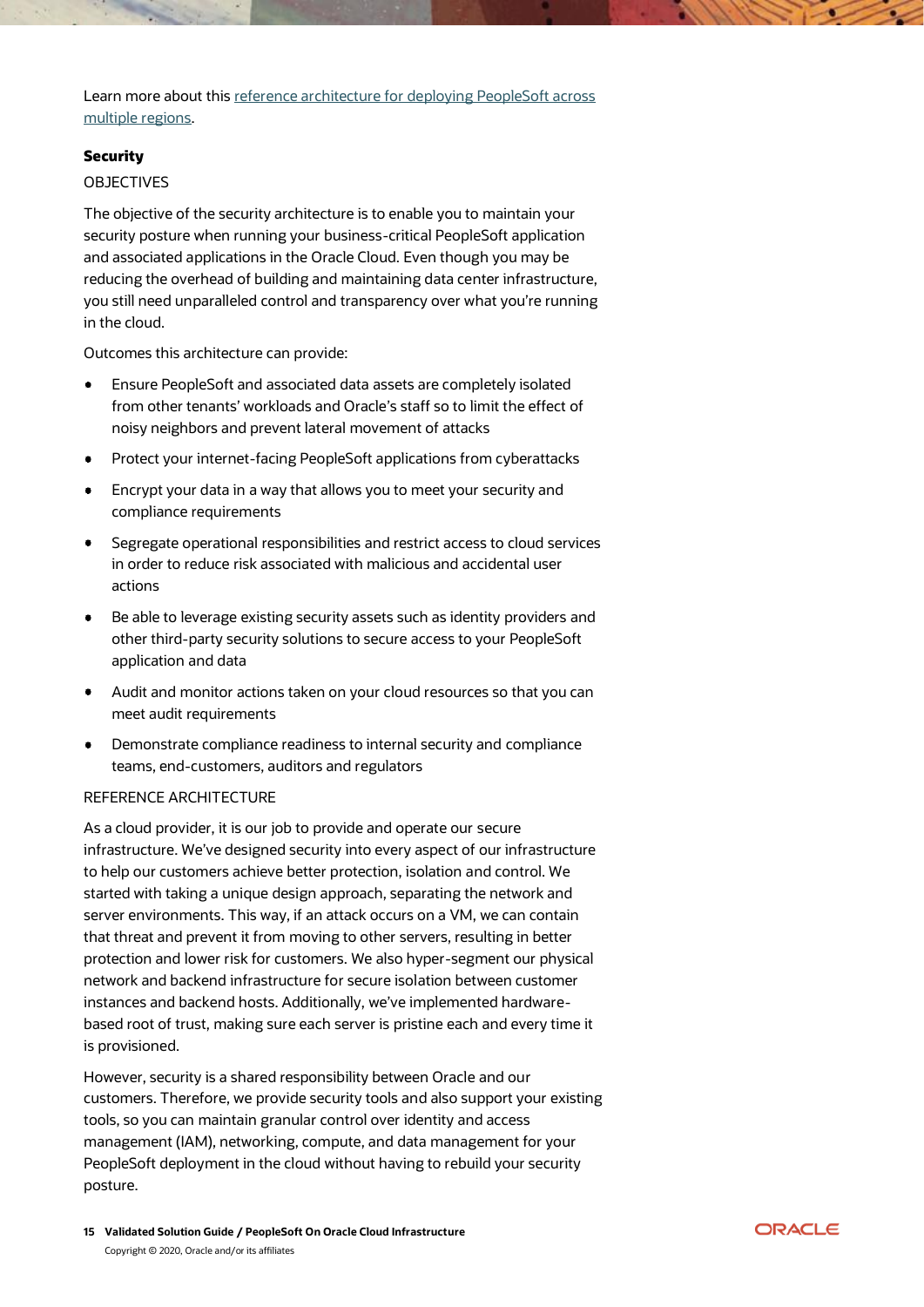**Secure Network Isolation:** We discussed VCNs, subnets and security lists earlier in the section on Network and Connectivity. For each customer's VCN there is a range of defense in depth protections available spanning layers 3-7.



Figure 6 Defense in depth protections

**VCN (1):** A VCN provides isolation for your PeopleSoft workload from any other workload on Oracle Cloud Infrastructure, including your other workloads in a different VCN.

**Internal Firewalls (2):** Implement virtual firewalls at the subnet level using VCN security lists.

**Load Balancing Traffic Securely (3):** TLS 1.2 is supported by default to securely balance traffic within the implementation and from external connections

#### **Secure Traffic Between ADs and Regions:**

Communications between ADs are encrypted with Media Access Control security (MACsec) to prevent layer 2 security threats such as wiretapping, DDoS, intrusion, man-in-the-middle and playback attacks. VCN traffic that travel between regions are either sent over private links or are encrypted.

**Secure Connectivity to Public Internet (4):** For security, a VCN has no internet connectivity by default. Therefore, internet-bound traffic to / from a VCN must pass through an IGW. Virtual routing tables can be implemented with private IP addresses for use with NAT and 3rd party firewall devices for additional security.

# **Secure Connectivity Between your VCN and Data Center (5):**

Traffic can be routed through a DRG for private traffic. It is used with

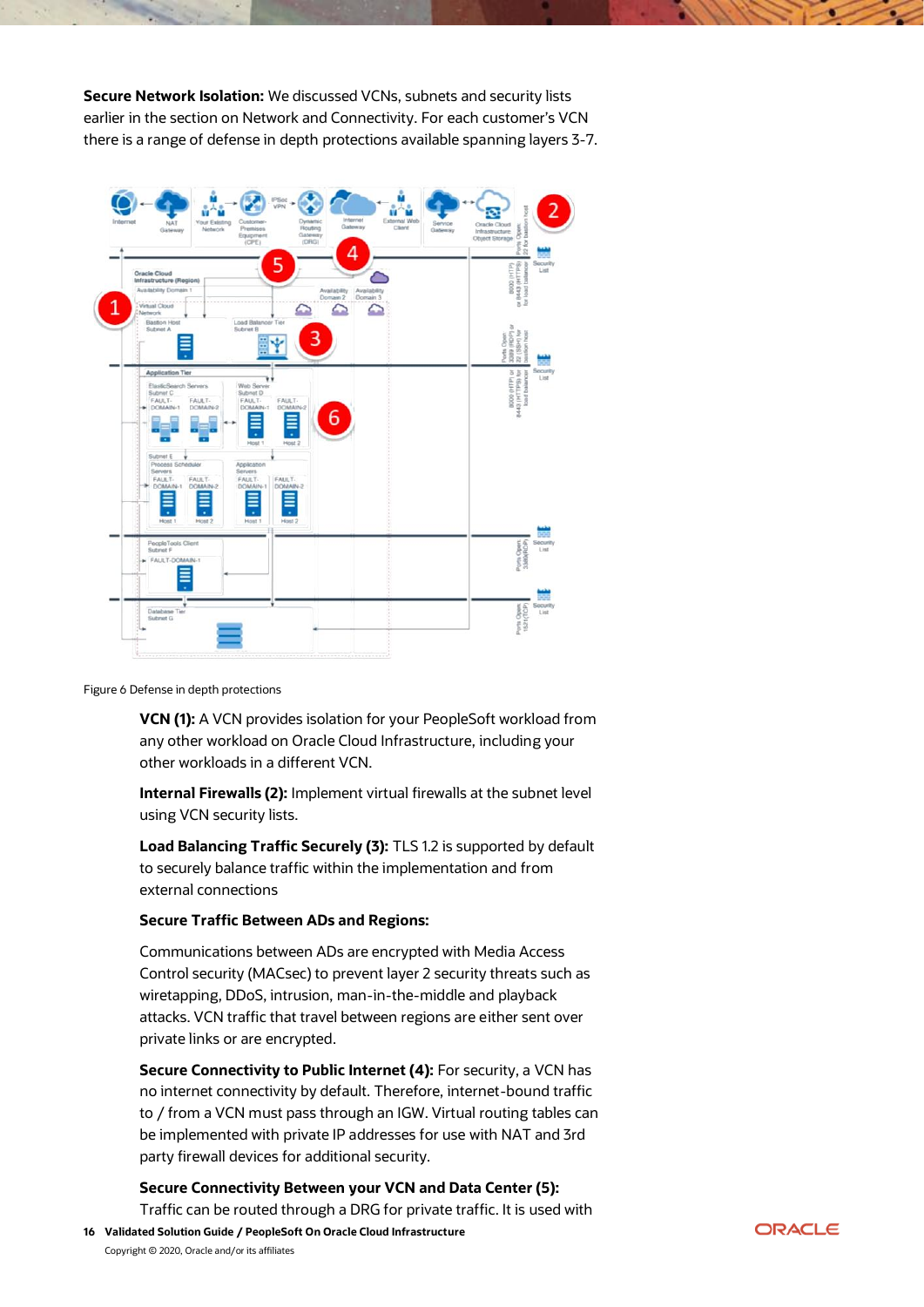an IPSec VPN or FastConnect connection to establish private connectivity between a VCN and an on-premises or other cloud network.

**Protect Internet-facing Applications (6):** Oracle provides a Web Application Firewall (WAF) service with 250 pre-defined OWASP and compliance rules. Oracle Cloud Infrastructure WAF acts as a reverse proxy that inspects all traffic flows or requests before they arrive at the origin web application. It also inspects any request going from the web application server to the end user. Additionally, Oracle's optional global anycast DNS service also takes advantage of DNS-based DDoS protections providing resiliency at the DNS layers.

**Server Isolation:** If you require complete workload and data isolation at the server level for security and / or performance requirements, you can leverage bare metal compute shapes. These shapes are single tenant, so they offer consistently high performance and are immune to noisy-neighbor issues. There is also no Oracle managed hypervisor and Oracle staff have no access to memory nor local NVMe storage while the instance is running.

If you have more flexible requirements for PeopleSoft, our multi-tenant VM shapes leverage a security-hardened hypervisor that provides strong isolation between customers. And regardless of shape type, bare metal or VM, all servers are wiped clean and installed with gold state firmware when newly provisioned.

**Data Encryption:** By default, all data that customers store with any of Oracle Cloud Infrastructure's storage or data management services, including Block Volumes, boot volumes, Object Storage, File Storage, and Database, is encrypted at rest using strong AES keys or TDE in the case of database encryption.

> **Key Management:** For customers that require the ability to control their own cryptographic keys for security or compliance purposes, we offer Oracle Cloud Infrastructure [Key](https://docs.cloud.oracle.com/iaas/Content/KeyManagement/Concepts/keyoverview.htm?Highlight=key%20management) Management. With Key [Management,](https://docs.cloud.oracle.com/iaas/Content/KeyManagement/Concepts/keyoverview.htm?Highlight=key%20management) you can centralize key lifecycle management in FIPS 140-2 Level 3 hardware security modules (HSMs).

**Identity and Access Management:** Identity management including authentication, authorization, tools to help you organize and control access to resources according to organizational hierarchy, and the ability to leverage existing identity providers is such a rich topic that we devoted a separate section to IAM below.

**Audit and Logging:** Oracle automatically records calls to all supported Oracle Cloud Infrastructure public application programming interface (API) endpoints as log events. Currently, all services support logging by our Audit service. You can leverage this data to perform diagnostics, track resource usage, monitor compliance, and collect security-related events. Learn more about [Oracle](https://docs.cloud.oracle.com/iaas/Content/Audit/Concepts/auditoverview.htm)  [Cloud Infrastructure Audit.](https://docs.cloud.oracle.com/iaas/Content/Audit/Concepts/auditoverview.htm)

**Compliance:** Depending on where you do business and industry-specific practices, you may need to demonstrate compliance readiness to internal teams and to external auditors. Oracle continually engages with external assessment entities and independent auditors to meet a broad set of

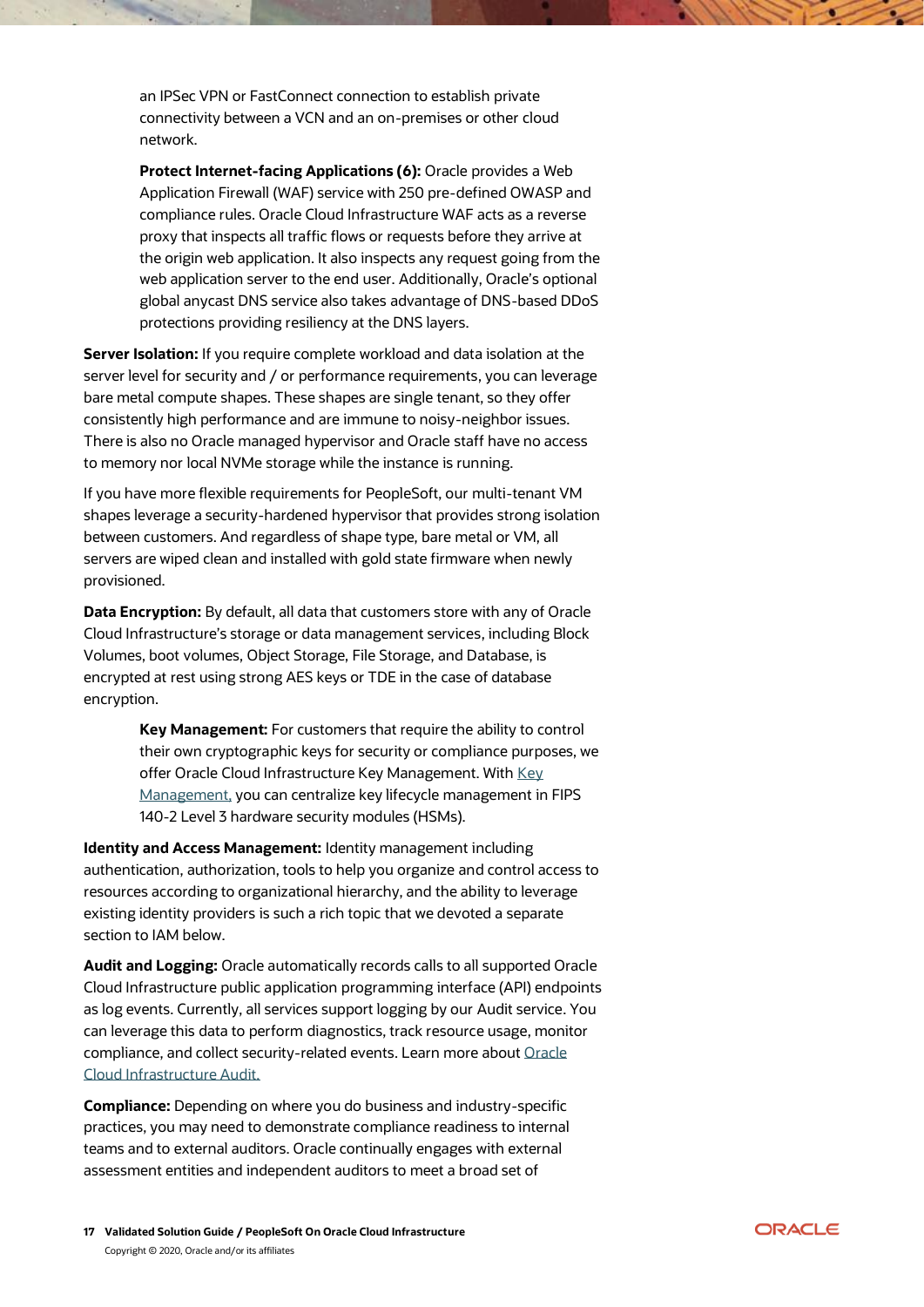international and industry-specific compliance standards for service deployments on our cloud. Learn more about [compliance.](https://cloud.oracle.com/en_US/cloud-compliance)

Learn more about [security best practices](https://docs.cloud.oracle.com/iaas/Content/Security/Concepts/security_guide.htm) when running applications like PeopleSoft in Oracle Cloud Infrastructure.

#### <span id="page-17-0"></span>Identity and Access Management

#### **OBJECTIVES**

With the IAM architecture, you can group and isolate resources according to your organizational structure and hierarchy, control who has access to cloud resources, what type of access a group of users has, and to which specific resources.

Outcomes this architecture can provide:

- Securely isolate cloud resources based on organizational structure
- Authenticate users to access cloud services via browser interface, REST API, SDK or CLI
- Authorize groups of users to perform actions on appropriate cloud resources
- Enable managed service provider (MSP) or systems integrator (SI) to manage infrastructure assets while still allowing your operators the ability to access resources
- Authorize application instances to make API calls against cloud services
- Federate identities using your existing identity provider (IDP)

# SUPPORTING SERVICES

Oracle Cloud Infrastructure offers a single model for authentication and authorization, and we also integrate with your existing identity provider. We have architected IAM to be secure by default, leveraging the security principle of least privilege. This means that new users cannot access nor take any action on cloud resources unless an administrator grants them appropriate permissions to do so. To begin, we recommend organizing and isolating your cloud resources appropriately so that you can apply policies to grant the right groups of users access to the right resources.

**Compartments:** Compartments are a fundamental component of Oracle Cloud Infrastructure for organizing and isolating your cloud resources. A common approach is to create a compartment for each major part of your organization. For example, you can place all database resources in a database compartment and only grant database administrators access. You can also use them to ensure isolation between business units and to logically group resources for the purposes of measuring usage and billing. Learn more about [compartments.](https://docs.cloud.oracle.com/iaas/Content/Identity/Tasks/managingcompartments.htm)

**Authentication and Credential Management:** By default, Oracle Cloud Infrastructure enforces a strong password policy for access to the console user interface and to the Swift client for database backups to Object Storage. Administrators can also modify password policies for all local or nonfederated users using Oracle IAM service. Each user can automatically reset their own console passwords and manage their own API keys. However, you

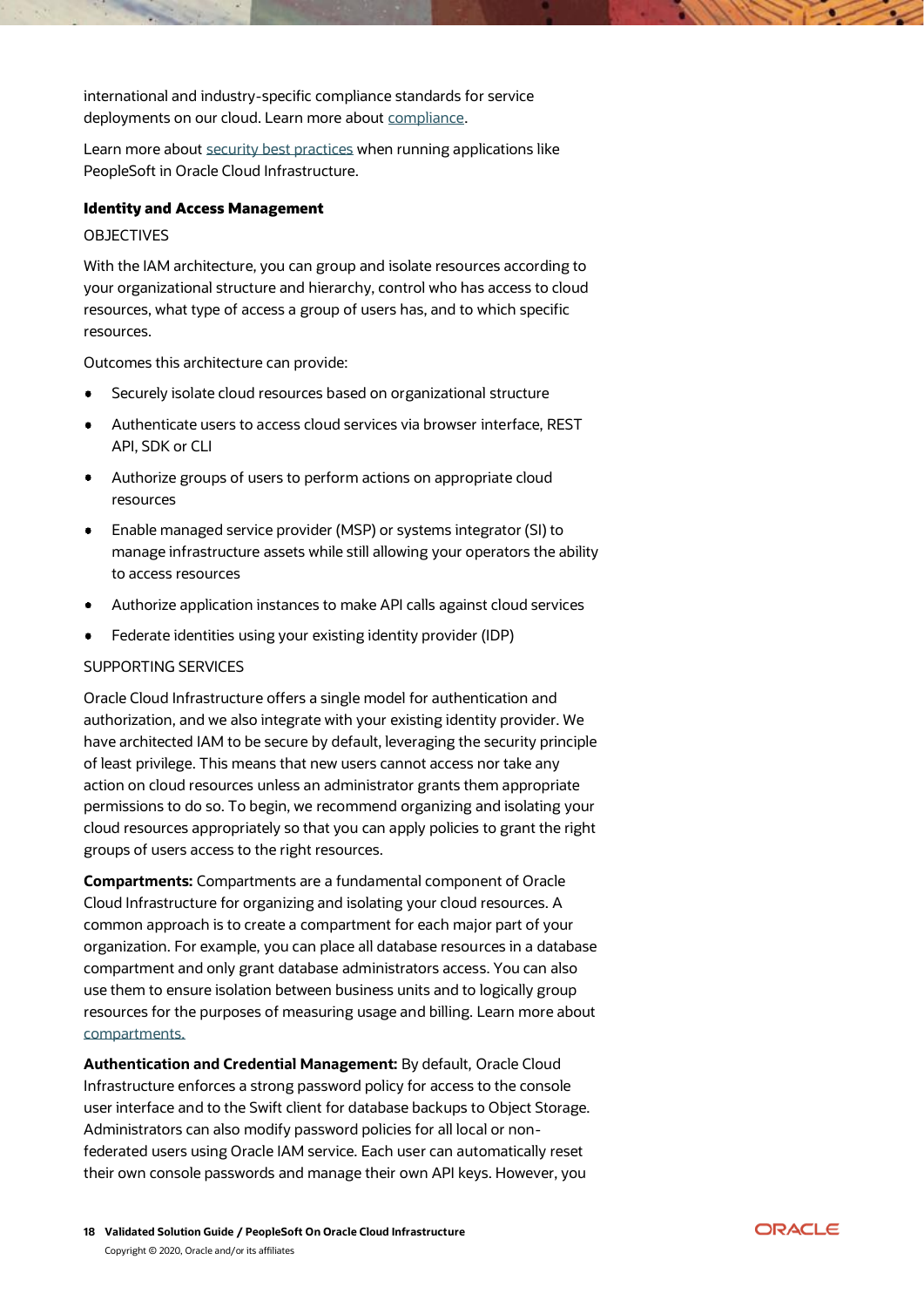must have administrator permissions to manage credentials for users other than yourself. Learn more about [managing user credentials.](https://docs.cloud.oracle.com/iaas/Content/Identity/Concepts/usercredentials.htm)



Figure 7 Compartments are a fundamental component of Oracle Cloud Infrastructure for organizing and isolating your cloud resources

**Policies:** Leverage policies to authorize a group of users to take action on cloud resources in a specified compartment or across the tenancy. Oracle Cloud Infrastructure policies are written in human-readable language, so they are simple to define and easy to understand.

> **IAM for MSP / SIs:** A common use case is to have an MSP or SI manage your cloud infrastructure assets while still retaining the entitlement to operate your cloud resources. Compartments and policies can be used in conjunction to ensure clear separation of duties.

**Instance Principals:** Allow users to call IAM-protected APIs from an Oracle Cloud Infrastructure compute instance without the need to create users or manage credentials for that instance. You may have a PeopleSoft application or an integrated application running on a compute instance that requires access to object storage. By grouping the appropriate compute instances as "principal" actors, you can simply attach policies to enable them to make API calls against other cloud services such as object storage.

**Federation:** Oracle IAM supports federation with Oracle Identity Cloud Service (IDCS) and any other SAML 2.0 compliant identity provider. Learn more about [federation.](https://docs.cloud.oracle.com/iaas/Content/Identity/Concepts/federation.htm)

When you sign up for Oracle Cloud Infrastructure, your tenant administrator account is automatically federated with Oracle Identity Cloud Service. Federating with Oracle Identity Cloud Service automatically allows you to have a seamless connection between services without having to create a separate username and password for each one.

As a PeopleSoft customer, you may be leveraging the application's own security mechanisms to provide authentication with integrated applications on-premises that leverage Lightweight Directory Access Protocol (LDAP), Oracle Access Manager (OAM) or other 3rd party solutions. Therefore, we recommend federating your favorite IDP with IDCS which will automatically provide federation for all Oracle cloud offerings. You can read [whitepapers](https://cloud.oracle.com/en_US/cloud-security/whitepapers)  [about configuring federation with OAM and other IDPs.](https://cloud.oracle.com/en_US/cloud-security/whitepapers)

Learn more [Best Practices for IAM in Oracle Cloud Infrastructure.](https://cloud.oracle.com/iaas/whitepapers/best-practices-for-iam-on-oci.pdf)

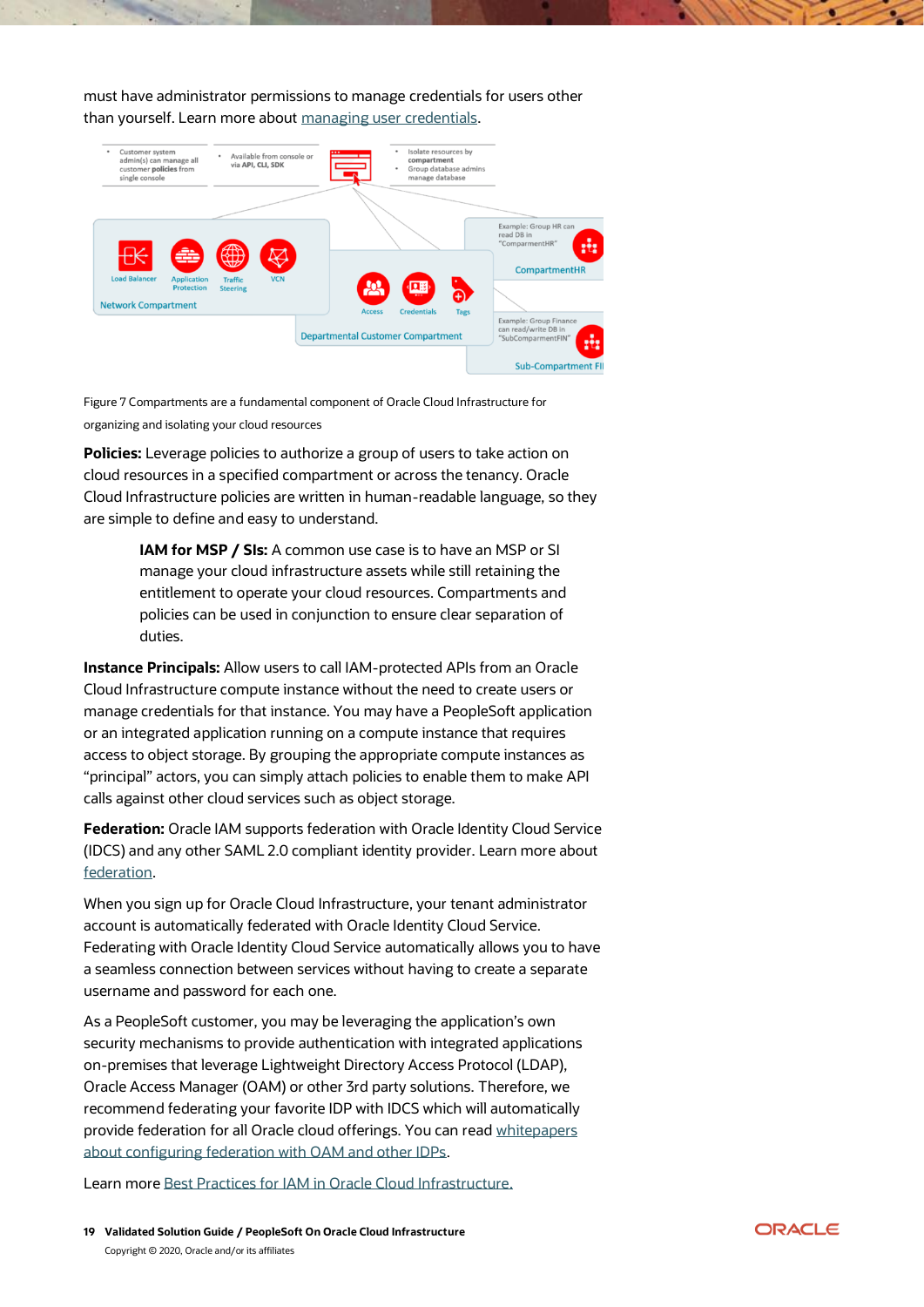#### <span id="page-19-0"></span>Cost Management and Governance

#### OBJECTIVES

When transitioning from a capital expenditure (CapEx) model, where many costs are fixed at the implementation of a project, to an operating expenditure (OpEx) model, where costs scale up and down with the usage of the system, customers often require cost management tools to understand and control these cloud costs within their organization. Oracle provides tools to meet these needs.

Outcomes these tools can enable:

- $\bullet$ Set and manage cloud budgets
- Prevent overspending
- Ensure accurate cost tracking across departments and projects
- Analyze which departments, services and projects are contributing to cloud usage over time
- Get granular usage details for invoice reconciliation
- Identify areas to optimize costs

#### SUPPORTING SERVICES

**Compartments:** As discussed earlier in the Identity and Access Management section, compartments can be used to ensure isolation of cloud resources between business units. In addition, they are also used to logically group resources for the purposes of measuring usage and billing. We typically recommend creating a compartment for each major part of your organization, i.e. business unit or department. Compartments can also be nested to support sub-departments as well. Learn more about [Compartments.](https://docs.cloud.oracle.com/iaas/Content/Identity/Tasks/managingcompartments.htm)

**Tagging:** Leverage tags to track cost and usage of resources that are associated with a particular project that span multiple departments. In addition, you can streamline resource management by tagging and then scripting bulk actions on exactly the Oracle Cloud Infrastructure resources you want. Tags leverage policies and controls to ensure tagging integrity and to prevent users from creating excessive tags, duplicate tags, and manipulating existing tags. Learn more about [Tagging.](https://docs.cloud.oracle.com/iaas/Content/Identity/Concepts/taggingoverview.htm)

**Budgets:** Once resources are assigned to compartments that match your specific use-cases, departments or regions of operation, you can set budgets, view how spend is tracking against budgets, and configure alerts so that unexpected usage is flagged before a budget is actually exceeded. Learn more about [Budgets.](https://docs.cloud.oracle.com/iaas/Content/Billing/Concepts/budgetsoverview.htm)

**Cost Analysis:** The billing cost analysis dashboard can help visualize the big buckets that are contributing to cloud usage and cost. You can analyze costs by cloud service, compartments and tags. For example, an analyst or administrator can use this tool to identify the difference between increased production or dev / test usage, as well as the difference between increased usage of storage versus networking. Learn more about [Cost Analysis.](https://docs.cloud.oracle.com/iaas/Content/GSG/Concepts/costs.htm)

**Detailed Usage Reports:** CSV files containing detailed resource-level and hour-by-hour data, including all associated metadata, i.e. tags and compartments. Export detailed usage reports as CSV files and import into

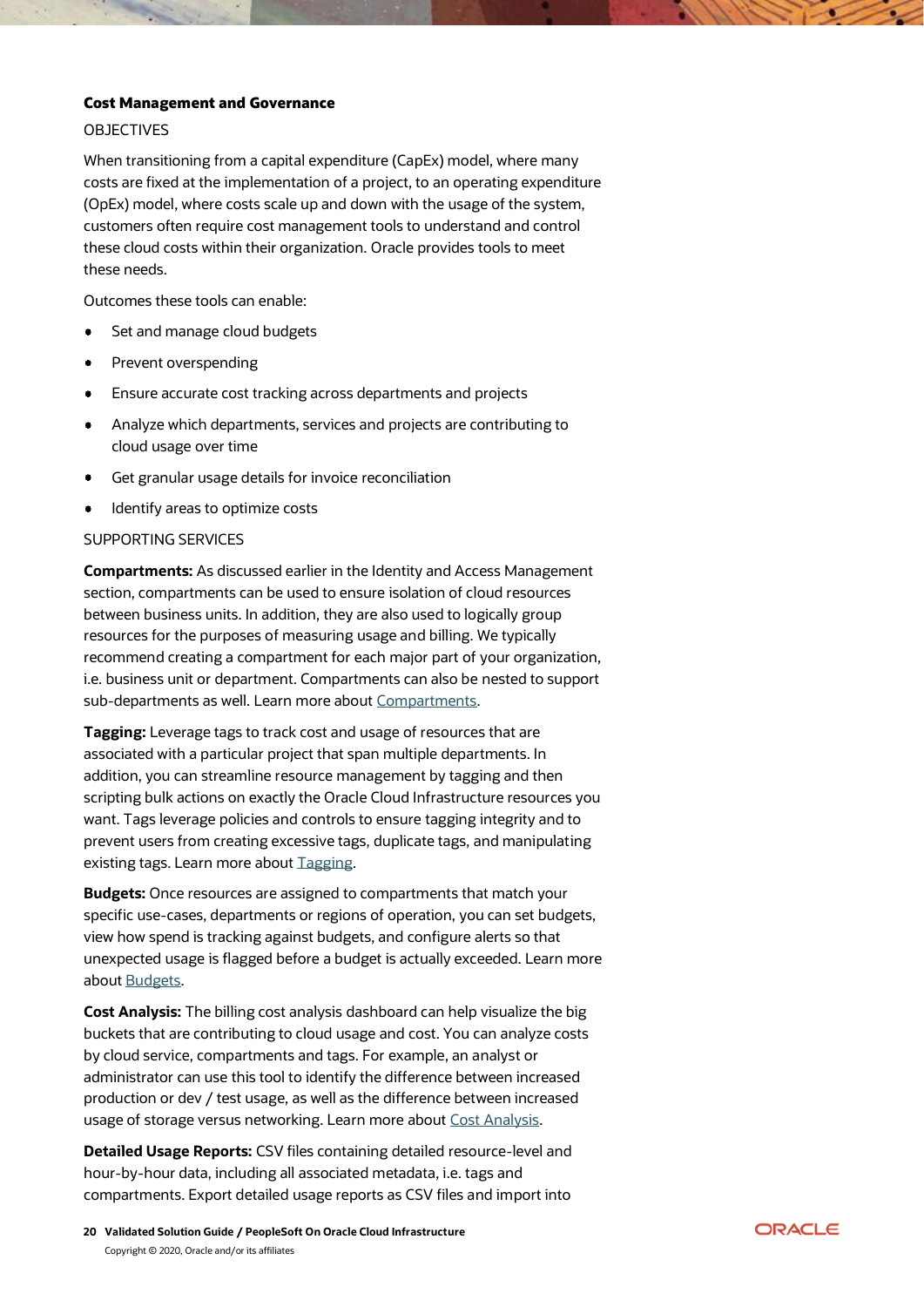existing business intelligence tools for invoice reconciliation use cases, to get more granularity into your bill and to identify areas for cost optimization. For example, you can leverage the detailed usage data and combine with CPU utilization data from the Oracle Cloud Infrastructure Monitoring service to identify instances with low CPU utilization to shut down. Learn more about [Usage Reports.](https://docs.cloud.oracle.com/iaas/Content/Billing/Concepts/usagereportsoverview.htm)





# <span id="page-20-0"></span>**Monitoring**

#### **OBJECTIVES**

You need to be able to monitor the health and capacity of cloud infrastructure resources in order to optimize PeopleSoft performance at all times and in real time. Objectives include ensuring availability and performance of PeopleSoft on the cloud and detecting and fixing anomalies before they can impact your business. Additionally, you may require the visibility to identify bottlenecks and under-utilized resources to optimize accordingly.

#### SUPPORTING SERVICES

Infrastructure Monitoring: Chances are, you are already leveraging monitoring tools like Oracle Enterprise Manager and Oracle Management Cloud for your existing PeopleSoft deployment. Oracle Cloud Infrastructure offers infrastructure monitoring natively within the console, but it can also support your existing monitoring tools. Depending on if you plan to migrate all PeopleSoft applications and datasets into the Oracle Cloud or will maintain a hybrid cloud environment, Oracle recommends the following monitoring tools.

Multi-Tier Monitoring of Hybrid / Multi-Cloud Environments: For most multitier migration scenarios, we recommend leveraging Oracle Management Cloud. Oracle Management Cloud provides integrated monitoring across hybrid and multi- cloud environments. It performs monitoring through use of agents across various tiers from infrastructure to application performance, security, and even end-user activity. And it integrates with Oracle Enterprise Manager for Oracle Database performance and capacity analytics. Learn more about [Oracle Management Cloud](https://docs.oracle.com/en/cloud/paas/management-cloud/index.html) and [Oracle Enterprise Manager.](https://cloudmarketplace.oracle.com/marketplace/en_US/listing/51275099)

Oracle Cloud Infrastructure Monitoring: Cost-effective and out-of-the-box metrics and dashboards are provided for IT to monitor cloud resources such as compute instances, block volumes, virtual NICs, load balancers, and object storage buckets natively within the Oracle Cloud Infrastructure console. For example, you can leverage Monitoring to track CPU utilization, memory

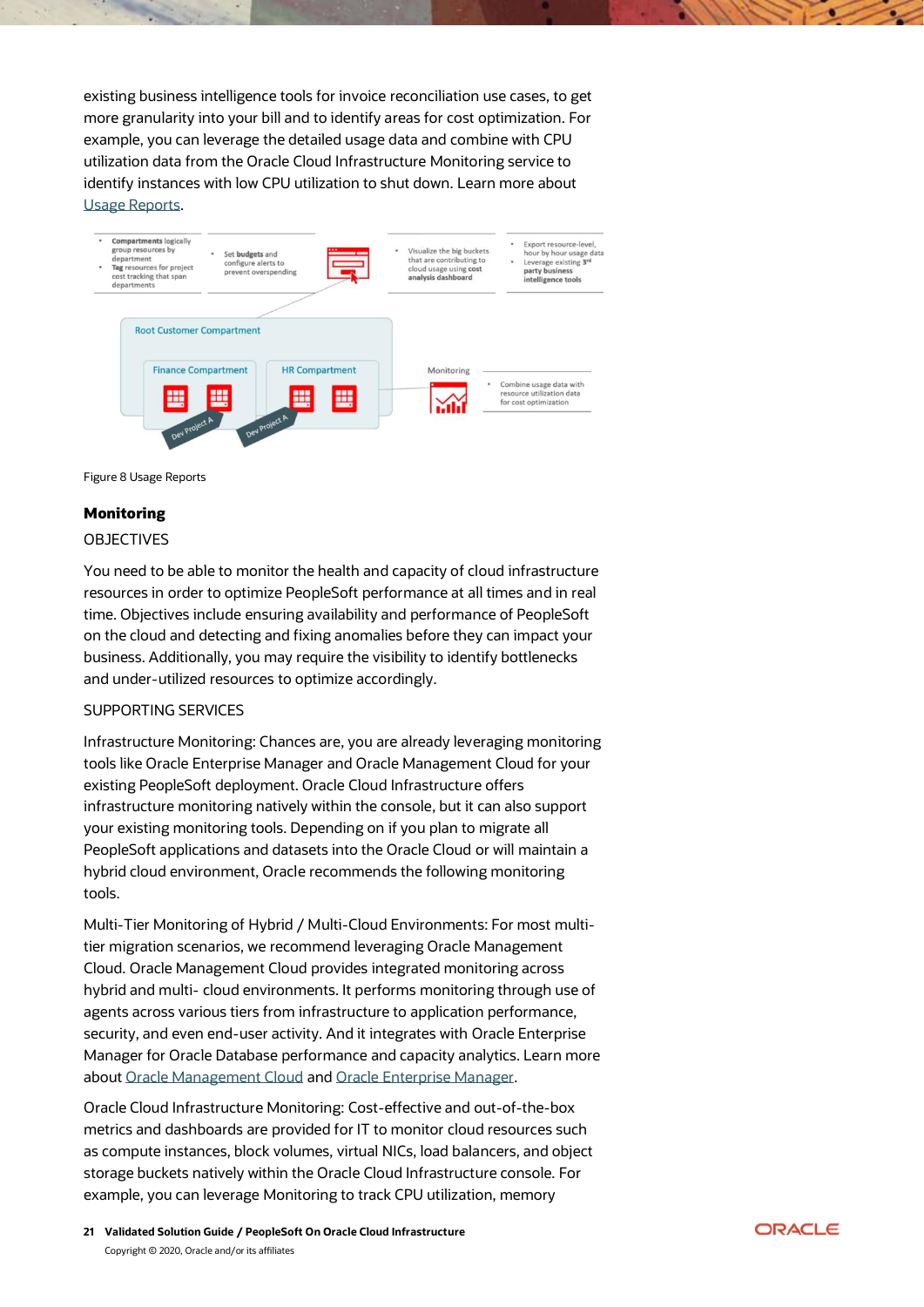utilization and integrate with compute autoscaling. You can also integrate with open-source visualization tools, run your own metrics queries, and have your applications emit their own custom metrics, enabling you to visualize, monitor and alarm on all critical time-series data from one place in the console. Learn more about [Metrics](https://docs.cloud.oracle.com/iaas/Content/Monitoring/Concepts/monitoringoverview.htm%23metricsoverview) and [Alarms.](https://docs.cloud.oracle.com/iaas/Content/Monitoring/Concepts/alarmsbestpractices.htm)

Oracle Cloud Infrastructure performs agentless monitoring. Currently this native infrastructure monitoring service does not monitor database services. For that, we recommend either Oracle Management Cloud or Oracle Enterprise Manager, depending on if Oracle Database is deployed onpremises or as a cloud service.

# <span id="page-21-0"></span>Migration and Deployment

#### OBJECTIVES

We understand that when it comes to migrating a complex, highly customized and deeply integrated application like PeopleSoft, it's important to do it with as little re-architecture as possible so that there's limited downtime and the transition is completely seamless for end-users.

Outcomes this architecture can provide:

- Application-aware tooling so that you can keep existing customizations and integrations
- Post-migration application configuration
- Data migration

#### REFERENCE ARCHITECTURE

Application Migration: PeopleSoft Cloud Manager is an application-aware migration and administration tool that can help you migrate, deploy and manage your PeopleSoft environment on Oracle Cloud Infrastructure along with the different services that are needed by the application to run seamlessly. It can also help you configure the application after the migration is complete.

PeopleSoft Cloud Manager helps with key application lifecycle activities as outlined below.

- Lift and shift an on-premises environment to Oracle Cloud
- Provision PeopleSoft environments on Oracle Cloud Infrastructure Compute and Oracle Database Cloud Services
- Create reusable deployment templates  $\bullet$
- Self-service provisioning of PeopleSoft environments, if desired  $\bullet$
- Manage multiple environments from a single page  $\bullet$
- Perform on-demand health checks on environments  $\bullet$
- Enable application lifecycle management in Oracle Cloud ٠
- Automatically download PeopleSoft Update Manager (PUM) images,  $\blacksquare$ PeopleSoft Release Patchsets (PRPs) and PeopleTools patches
- Clone environments by creating templates from running instances

Therefore, we recommend that PeopleSoft customers that are interested in migrating to the cloud leverage this tool. PeopleSoft Cloud Manager can be

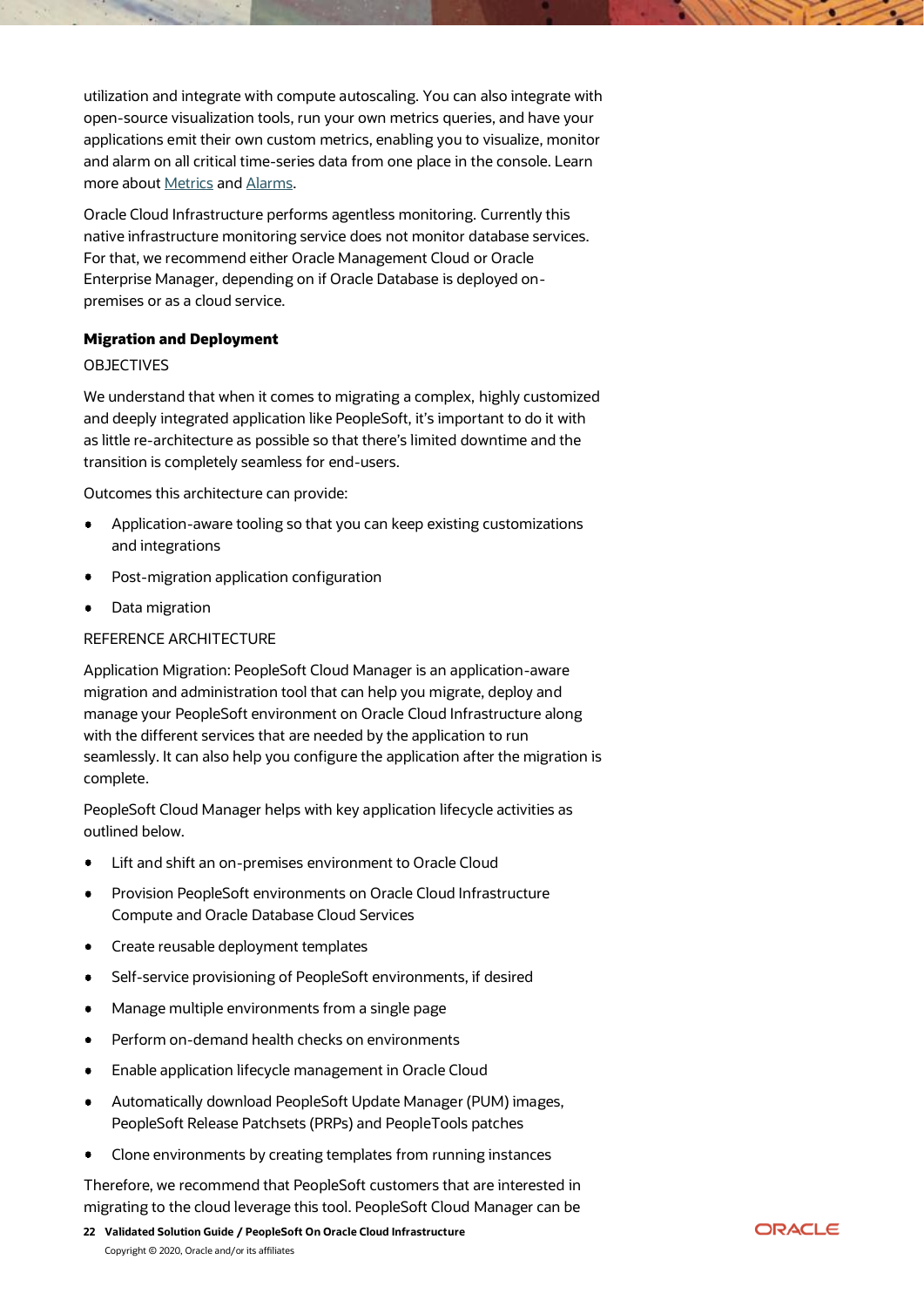easily launched to VM instances from directly within the Oracle Cloud Infrastructure console. It is supported on PeopleSoft application version 9.2 and PeopleTools version 8.55. And if you are leveraging Oracle Database in the backend, PeopleSoft Cloud Manager supports Oracle Database version 12c. PeopleSoft Cloud Manager deploys PeopleSoft environments on Linux VMs and uses a Microsoft Windows VM to install PeopleTools components. Oracle provides both custom Linux and Windows images for PeopleSoft Cloud Manager, and detailed installation guides can be found [here.](https://apexapps.oracle.com/pls/apex/f?p=44785:141:29276511864458::::P141_PAGE_ID,P141_SECTION_ID:523,3679)

Once installed, PeopleSoft Cloud Manager enables the automated migration of on-premises PeopleSoft environments to Oracle Cloud in two steps:

- Lift: Using the lift utility provided in PeopleSoft Cloud Manager, PeopleSoft application environment data and the supporting Oracle Database is packed into DPK format and uploaded to Oracle Object Storage. The lift utility "lifts" the application tier (middle tier) and database tier independently and packages them into separate DPKs. PeopleSoft Cloud Manager supports two types of database lift – hot backup and cold backup. Hot backup is performed with RMAN using Oracle Database Cloud Backup Module (ODCBM). Cold backup is performed by taking a cold backup of the pluggable database.
- Shift: PeopleSoft Cloud Manager downloads the lifted DPKs and creates a new environment on Oracle Cloud. Once shifted, customers can use Oracle Cloud Infrastructure to further manage, scale up or scale down or clone these environments.

**Application Configuration and Deployment**: In addition to lift and shift, you can also use PeopleSoft Cloud Manager to define a multi-node topology including the number, type and size of VMs (CPU, memory, storage) needed for Linux and Windows together. Once your topology is defined, you can combine with your PeopleSoft DPK to create an environment template that can be deployed at a click.

For detailed steps on operating PeopleSoft Cloud Manager after installation, see the [PeopleSoft Cloud Manager online documentation.](https://docs.oracle.com/cd/F12813_01/pcd92pbr8/eng/pcd/index.html?focusnode=home) If you are on a prior version of PeopleSoft or if you want to customize your deployment per specific needs, Oracle still supports manual lift and shift.

You can also leverage [Terraform scripts](https://github.com/oracle/cloud-asset-appsul-terraform-samples/tree/master/Peoplesoft) to automate orchestration for your PeopleSoft deployments on Oracle Cloud Infrastructure.

**Data Migration:** During an application-aware migration, VMs and physical machines will never be captured or migrated. Only data and specific configuration files are captured and prepared for migration. PeopleSoft Cloud Manager will deploy a new instance of the application in the Oracle Cloud environment or use an existing instance of the application in the target environment.

**Online Transport:** It's important to consider bandwidth and security when transporting datasets over the wire. Organizations can migrate datasets over the public internet or set up private connectivity between on-premises data centers and Oracle Cloud Infrastructure. Data should always be encrypted at rest and in transit.

> **FastConnect:** Oracle FastConnect is another option for securely connecting on-premises data centers and networks to Oracle Cloud

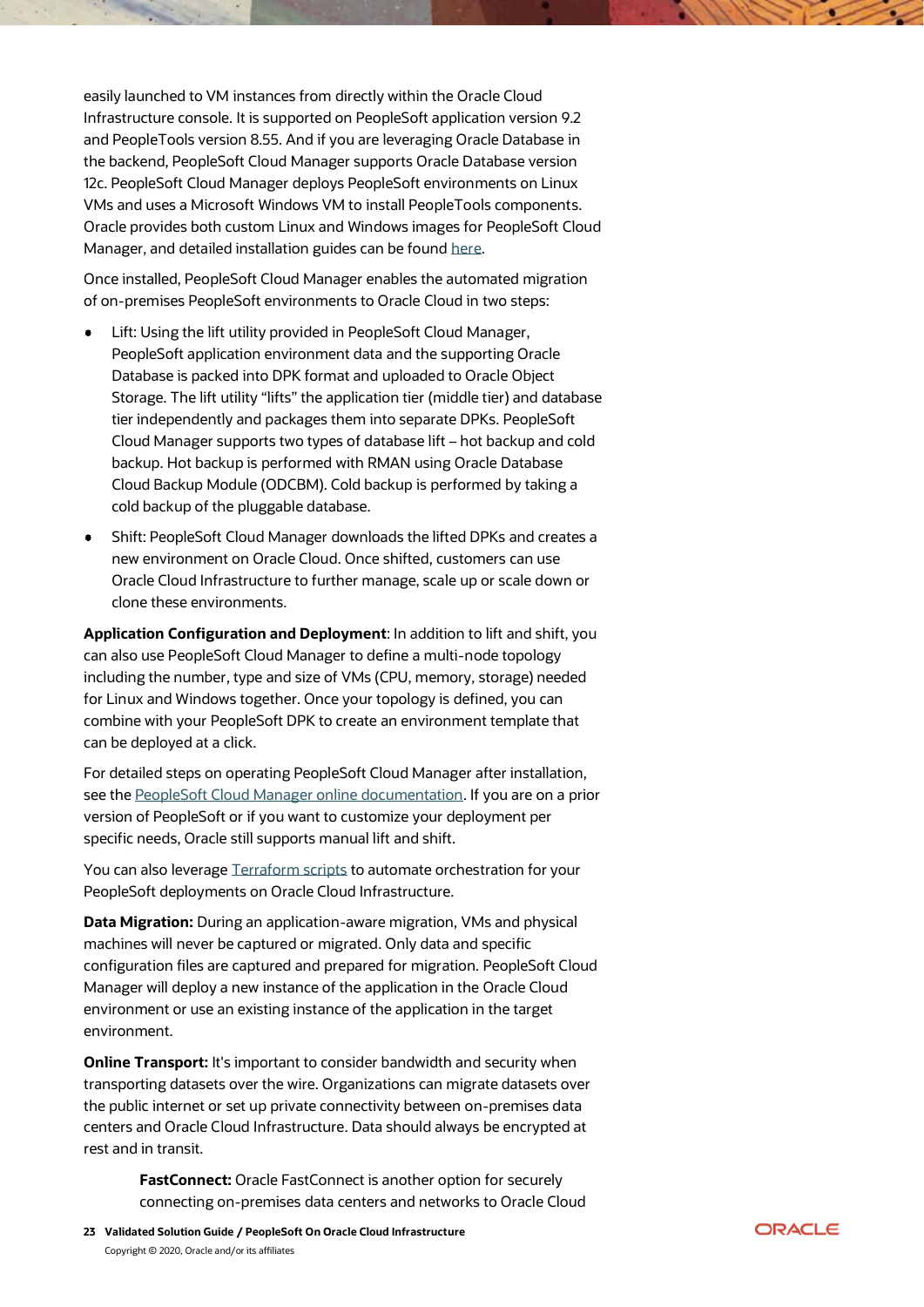Infrastructure. It's the optimal choice for organizations that need to transport large datasets. Port speeds are available in 1 Gbps and 10 Gbps increments when working with a third-party connectivity provider, and 10 Gbps increments when co- locating with Oracle.

**IPSec VPN Connect:** Relatively small datasets—up to approximately 2 terabytes (TBs)—can typically be transported over the public internet without problems. We recommend using IPsec VPN Connect, which provides encrypted and secure connectivity between your source environment and Oracle Cloud Infrastructure to securely write data into Object Storage and then restore from there. The first step to setting up an IPsec VPN Connect between the source environment and Oracle is establishing a DRG. The DRG should be set up to connect Oracle's cloud with any on-premises routers. Use multiple IPsec tunnels to ensure redundancy. See [Oracle's IPSec VPN](https://docs.cloud.oracle.com/iaas/Content/Network/Tasks/managingIPsec.htm)  [documentation](https://docs.cloud.oracle.com/iaas/Content/Network/Tasks/managingIPsec.htm) for detailed instructions.

**Storage Gateway:** Once a secure connection has been established, organizations can use Oracle Cloud Infrastructure Storage Gateway to securely create copies of on-premises files and place them into Oracle Object Storage without the need to modify applications. Rea[d Oracle's](https://cloud.oracle.com/storage/storage-gateway/faq)  [Storage Gateway FAQ](https://cloud.oracle.com/storage/storage-gateway/faq) for more detailed information.

**Offline Transport:** For organizations with large, petabyte-scale datasets who are concerned about long upload times, Oracle recommends the Oracle Cloud Infrastructure Data Transfer Service. This service uses commodity hard disks or the Oracle Data Transfer Appliance to quickly and securely transport data to Oracle without going over the wire.

> **Data Transfer Appliance:** Each Data Transfer Appliance enables organizations to migrate up to 150 TBs of data. Appliances can be requested via the Oracle Cloud Infrastructure console after creating a transfer job. The appliance should be configured and connected to the on-premises network. Migration teams also need to mount NFS volumes off the appliance and copy the data onto the appliance. After the data is copied, ship the appliance back to Oracle and monitor the status of the data transfer. The [Data Transfer Service launch blog](https://blogs.oracle.com/cloud-infrastructure/introducing-oracle-cloud-infrastructure-data-transfer-service) provides details on how to use the service.

**Data Transfer Disk:** Oracle's Data Transfer Disk is another offline data transfer solution. You can send data as files on encrypted disks to an Oracle transfer site. Then site operators upload the files into your designated object storage bucket. Users are free to move the uploaded data into other Oracle Cloud Infrastructure services as needed. For details on the supported disk types, see [Oracle's Data](https://docs.cloud.oracle.com/iaas/Content/DataTransfer/Concepts/datatransferhdd.htm)  [Transfer Disk documentation.](https://docs.cloud.oracle.com/iaas/Content/DataTransfer/Concepts/datatransferhdd.htm)

After all the VMs, data, and files have been securely transported to Oracle Cloud Infrastructure, it's time to provision and deploy the target environment.

**Migration Expertise from Oracle and Partners:** Oracle Managed Cloud Services (OMCS) and established SI partners also provide extensive PeopleSoft migration expertise and experience. Visit Migration Central for information on SI partners that have done successful PeopleSoft deployments on Oracle Cloud Infrastructure.

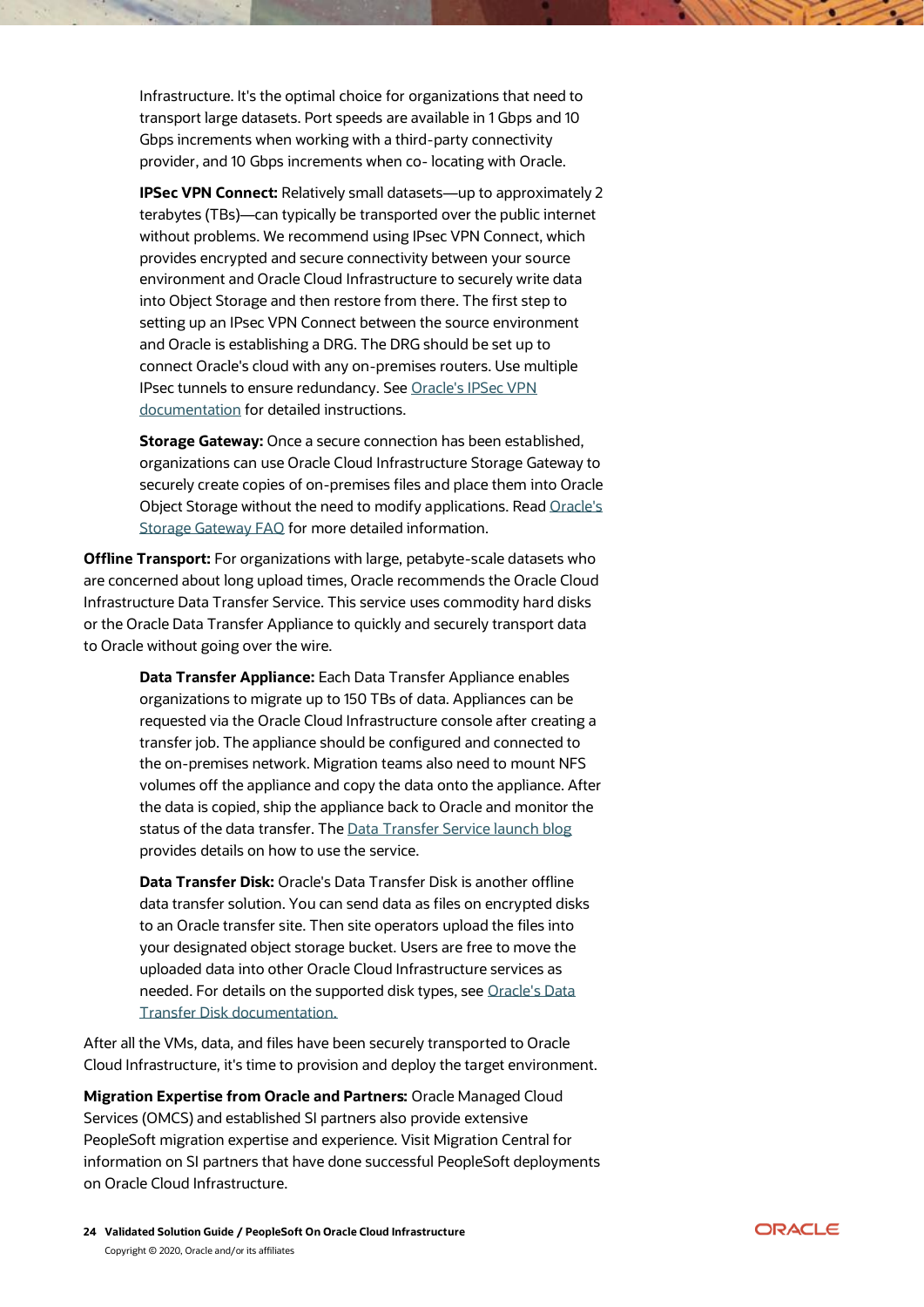**3rd-Party Integrations:** If you are running PeopleSoft on Oracle Cloud Infrastructure you can integrate with other ISV applications. We have a broad ecosystem of ISV partners that we are working with in our Marketplace already and have a process for onboarding additional ISVs into our cloud.

# <span id="page-24-0"></span>Additional Resources

#### INSTALLATION GUIDES AND DOCUMENTATION

- [Installing PeopleSoft Cloud Manager in Oracle Cloud Infrastructure](https://www.oracle.com/webfolder/technetwork/tutorials/obe/cloud/compute-iaas/install_peoplesoft_cloud_manager_oci/cloud-manager-install-oracle-cloud-infrastructure.html)  $\bullet$
- [Creating a Custom Linux Image for PeopleSoft Cloud Manager on Oracle](https://www.oracle.com/webfolder/technetwork/tutorials/obe/cloud/compute-iaas/linux_custom_image_cloud_manager_psft_cm_oci/index.html)   $\bullet$ [Cloud Infrastructure](https://www.oracle.com/webfolder/technetwork/tutorials/obe/cloud/compute-iaas/linux_custom_image_cloud_manager_psft_cm_oci/index.html)
- [Creating a Custom Windows Image for PeopleSoft Cloud Manager on](https://www.oracle.com/webfolder/technetwork/tutorials/obe/cloud/compute-iaas/windows_custom_image_for_cloud_manager_psft_cm_oci/index.html)   $\bullet$ [Oracle Cloud Infrastructure](https://www.oracle.com/webfolder/technetwork/tutorials/obe/cloud/compute-iaas/windows_custom_image_for_cloud_manager_psft_cm_oci/index.html)
- [Deploying PeopleSoft Applications on Oracle Cloud Infrastructure](https://www.oracle.com/webfolder/technetwork/tutorials/obe/cloud/compute-iaas/deploy_psft_app_marketplace_oci/deploy-psft-marketplace-oracle-cloud-infrastructure.html)   $\bullet$ [Instances](https://www.oracle.com/webfolder/technetwork/tutorials/obe/cloud/compute-iaas/deploy_psft_app_marketplace_oci/deploy-psft-marketplace-oracle-cloud-infrastructure.html)
- [Learn About Deploying PeopleSoft on Oracle Cloud Infrastructure](https://docs.oracle.com/en/solutions/learn-architecture-deploy-peoplesoft/index.html#GUID-0A7D0903-A89D-409B-9395-C1E915314D5F)  $\bullet$
- [General Oracle Cloud Infrastructure Documentation](https://docs.cloud.oracle.com/iaas/Content/home.htm)